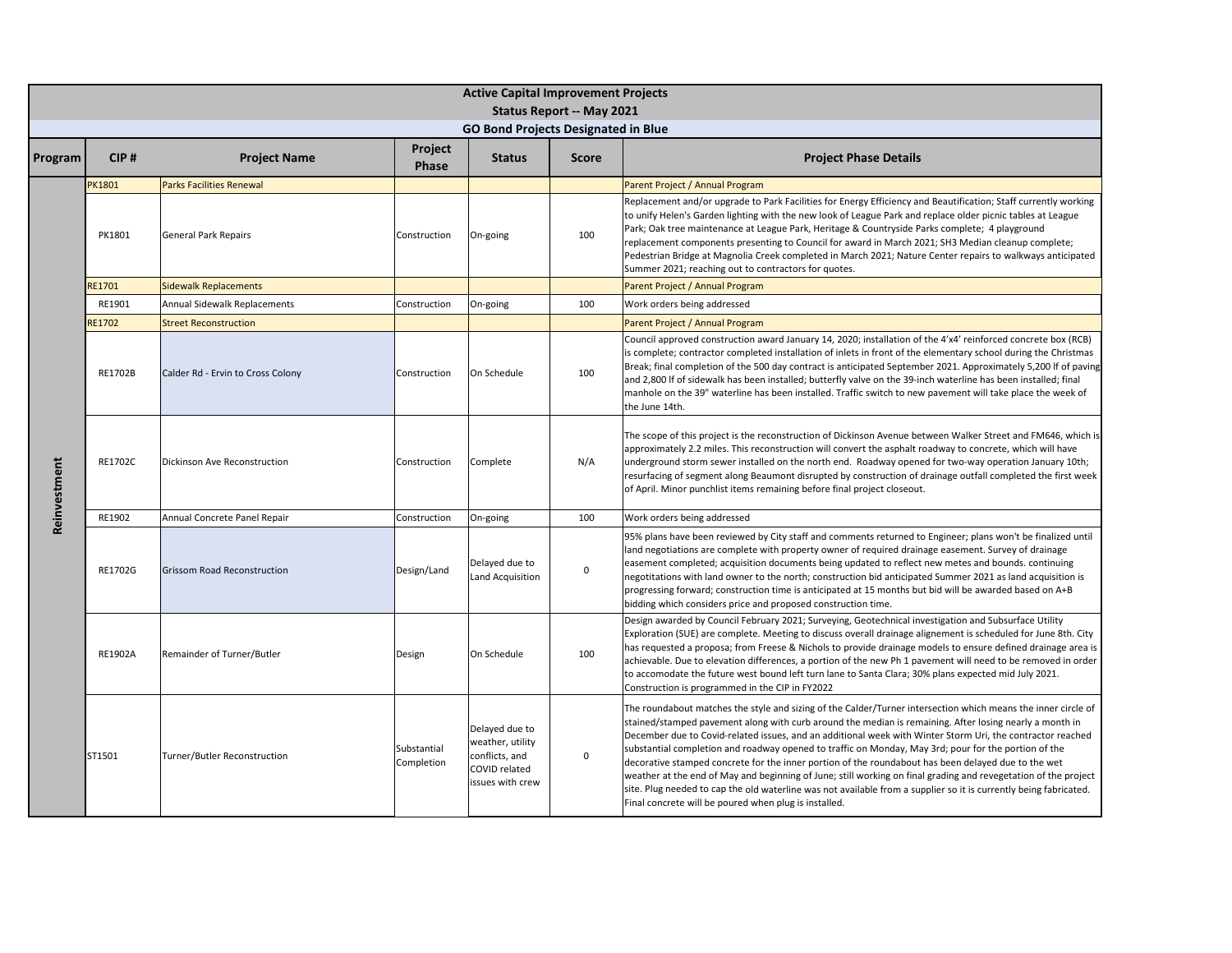|                |         |                                                                                          |                           | <b>Active Capital Improvement Projects</b>                                             |                           |                                                                                                                                                                                                                                                                                                                                                                                                                                                                                                                                                                               |
|----------------|---------|------------------------------------------------------------------------------------------|---------------------------|----------------------------------------------------------------------------------------|---------------------------|-------------------------------------------------------------------------------------------------------------------------------------------------------------------------------------------------------------------------------------------------------------------------------------------------------------------------------------------------------------------------------------------------------------------------------------------------------------------------------------------------------------------------------------------------------------------------------|
|                |         |                                                                                          |                           |                                                                                        | Status Report -- May 2021 |                                                                                                                                                                                                                                                                                                                                                                                                                                                                                                                                                                               |
|                |         |                                                                                          |                           | <b>GO Bond Projects Designated in Blue</b>                                             |                           |                                                                                                                                                                                                                                                                                                                                                                                                                                                                                                                                                                               |
| Program        | CIP#    | <b>Project Name</b>                                                                      | Project<br><b>Phase</b>   | <b>Status</b>                                                                          | <b>Score</b>              | <b>Project Phase Details</b>                                                                                                                                                                                                                                                                                                                                                                                                                                                                                                                                                  |
|                | RE1704  | <b>Asphalt Streets Rehabilitation</b>                                                    |                           |                                                                                        |                           | Parent Project / Annual Program                                                                                                                                                                                                                                                                                                                                                                                                                                                                                                                                               |
| Reinvestment   | RE1704E | 2020 Asphalt Streets - Package 5 (Glen Cove<br>Subdivision, Powers, N Wisconsin, Wesley) | Substantial<br>Completion | Complete                                                                               | 100                       | Construction awarded by Council at Nov 10th meeting; construction contract is 230 days from notice to<br>proceed to substantial completion; Durwood Greene Construction Co has completed milling and/or full depth<br>repair and overlay on all streets. Shoulder dressing and clean-up is complete. Construction was completed<br>ahead of the August 2021 schedule. Working on closeout items.                                                                                                                                                                              |
|                | RE1704G | 2020 Asphalt Streets - Package 6                                                         | Design                    | On Schedule                                                                            | 100                       | Design approved by Council December 8, 2020 for a 202 day contract. 60% design plans received April 8th;<br>comments received from Engineering and transmitted to consultant April 26th. 100% plans scheduled for<br>submittal at the end of June. Package 6 is programmed for construction in the FY2022 CIP.                                                                                                                                                                                                                                                                |
|                | RE1704G | 2020 Asphalt Streets - 3rd Street (CDBG)                                                 | Design                    | On Schedule                                                                            | 100                       | Design was awarded by Council at the January 12th meeting and is proposed at 187 days. 90% design plans<br>received March 10th; comments received from Engineer April 15th. 100% plans submitted May 25th; in review<br>with engineering. Construction is anticipated to begin in the third quarter of 2021.                                                                                                                                                                                                                                                                  |
|                | RE1703  | <b>Traffic Signal Reconstruction</b>                                                     | Construction              | On Schedule                                                                            | 100                       | TxDOT is rebuilding the signal at FM518 & Park Ave and FM518 & lowa as part of the asphalt resurfacing<br>project in FY2021. TxDOT bid the project last month; City is waiting on the date of the pre-construction<br>meeting.                                                                                                                                                                                                                                                                                                                                                |
|                | RE1705  | Facilities Reinvestment                                                                  | Construction              | On-going                                                                               | 100                       | Annual funding to modernize and improve energy efficiency of existing facilities; Program Managed by Facilities<br>Department. Civic center monitor installation complete; rec center new ceiling grid and paint completed;<br>working on painting and flooring; back alley driveway completed; Blue Building Suite 400 new grid; carpet and<br>paint complete; Building 600 new grid complete.                                                                                                                                                                               |
|                |         | Remodel Fire Station 3                                                                   | Construction              | On hold                                                                                | 100                       | Facilities is managing renovations; installation of new roof anticipated completion Nov 2020; interior<br>renovations (bathroom, new flooring) delayed due to COVID and February winter storm; on hold due to<br>funding and construction cost - 4th quarter. Reevaluating construction costs due to recent increases.                                                                                                                                                                                                                                                        |
|                | TR1101  | <b>Traffic System Improvements</b>                                                       |                           |                                                                                        |                           | Parent Project / Annual Program                                                                                                                                                                                                                                                                                                                                                                                                                                                                                                                                               |
|                | TR1101A | Traffic Signal - LC Pkwy @ Brittany Lakes/ Fennigan Construction                         |                           | On Schedule                                                                            | 100                       | Construction programmed in FY2022 in the FY2020-2024 CIP but advancing now to accelerate GO Bond<br>program; Council awarded construction contract December 8, 2020 for 240 calendar days from the notice to<br>proceed; NTP January 26, 2021; contractor mobilized week of Feb 22nd. Signal foundations poured, traffic<br>poles and equipment has been ordered. Working on box culvert installation; scheduled through July at which<br>time they will switch to paving work. Construction is currently anticipated to be completed in October 2021,<br>weather permitting. |
|                | TR2001  | Traffic Signal - LC Pkwy & Landing                                                       | Design                    | 60% design submittal<br>delayed 30 days but will<br>not affect 100% design<br>schedule | 100                       | GO Bond Project; Council awarded design contract April 14, 2020; 100% plans received the week of April 12th;<br>comments received from engineering week of April 26th. Construction is programmed in the current CIP in<br>FY2022. Staff evaluating the bond program for possible advancement of construction.                                                                                                                                                                                                                                                                |
| <b>Streets</b> | TR2001  | Traffic Signal - LC Pkwy & Magnolia Ln                                                   | Design                    | 60% design submittal<br>delayed 30 days but will<br>not affect 100% design<br>chedule  | 100                       | GO Bond Project; Council awarded design contract April 14, 2020; 100% plans received the week of April 12th;<br>comments received from engineering week of April 26th. Construction is programmed in the current CIP in<br>FY2022. Staff evaluating the bond program for possible advancement of construction.                                                                                                                                                                                                                                                                |
|                | TR2001  | Traffic Signal - LC Pkwy & W Bay Area Blvd                                               | Design                    | 60% design submittal<br>delayed 30 days but will<br>not affect 100% design<br>schedule | 100                       | GO Bond Project; Council awarded design contract April 14, 2020; 100% plans received the week of April 12th;<br>comments received from engineering week of April 26th. Construction is programmed in the current CIP in<br>FY2023. Design is scheduled to be complete and the project ready to bid as early as Summer 2021, pending<br>utility relocates. Land acquisition anticipated to begin late Summer 2021.                                                                                                                                                             |
|                | ST1913  | League City Pkwy at Walker St Intersection (matching<br>funds for partnerships)          | Design                    | Delayed due to TxDOT<br>eview of 90% plans, but<br>won't delay bid as<br>cheduled      | 100                       | City staff reviewed & returned 60% design plans with comments in early July; city comments were addressed<br>and revised 60% design plans were submitted to TxDOT for review in August; 90% plans anticipated in May<br>2021 due to delay in TxDOT review.                                                                                                                                                                                                                                                                                                                    |
|                | ST2001  | SH3 & SH96 Intersection Improvements (matching<br>funds for partnerships)                | Design                    | Design delayed at 60%<br>but overall schedule not<br>affected yet                      | 100                       | City staff reviewed & returned 60% design plans with comments in early July; city comments were addressed<br>and revised 60% design plans were submitted to TxDOT for review in August; 90% plans reviewed and<br>comments were returned December 2020; currently pending TxDOT review on final plans; anticipate bid in<br>Second quarter 2021                                                                                                                                                                                                                               |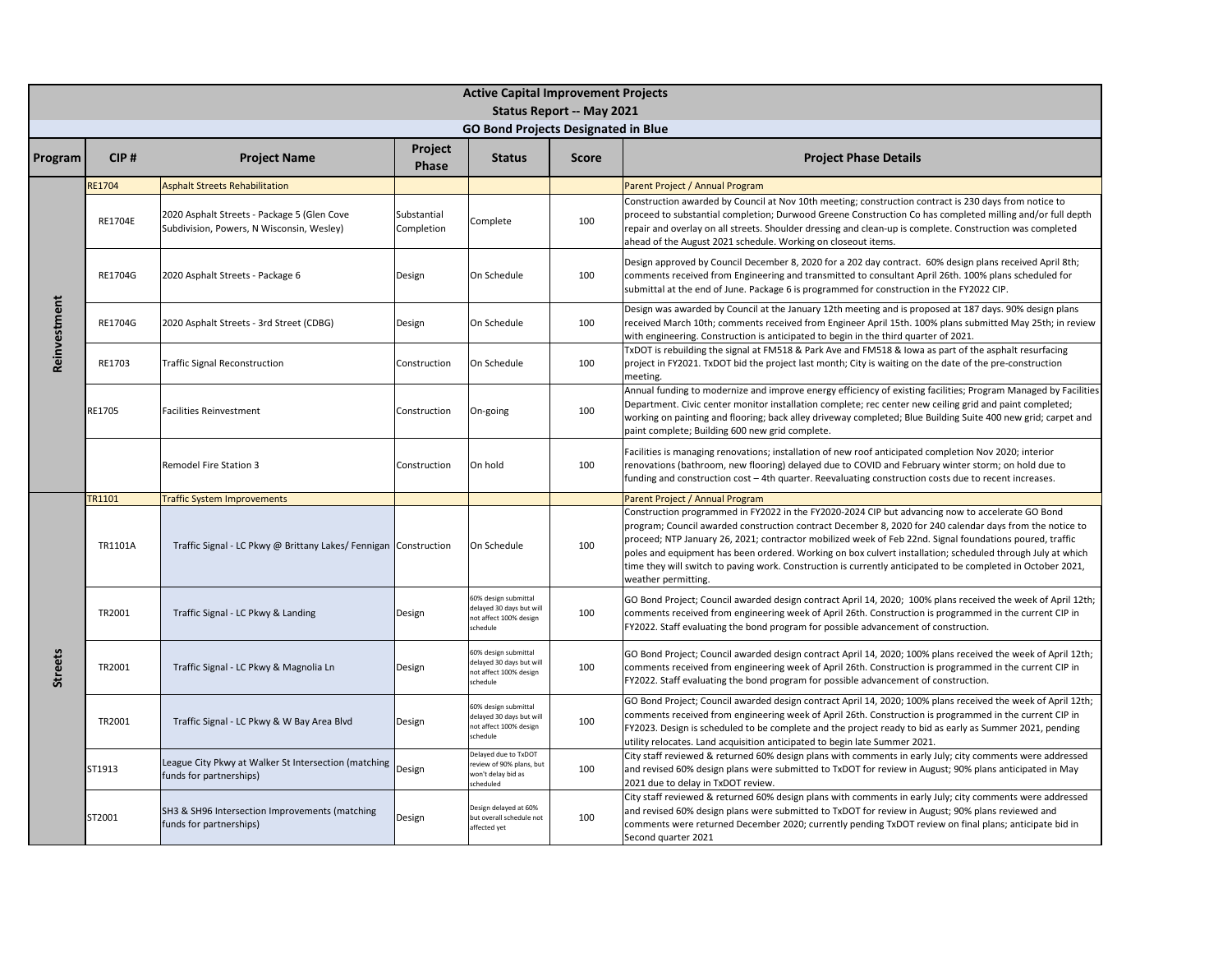|                | <b>Active Capital Improvement Projects</b><br><b>Status Report -- May 2021</b><br><b>GO Bond Projects Designated in Blue</b> |                                                                                        |                                   |                                                                                                                 |              |                                                                                                                                                                                                                                                                                                                                                                                                                                                                                                                                                                                                                                                                                                                                                                                                                                                                                        |  |  |  |  |  |
|----------------|------------------------------------------------------------------------------------------------------------------------------|----------------------------------------------------------------------------------------|-----------------------------------|-----------------------------------------------------------------------------------------------------------------|--------------|----------------------------------------------------------------------------------------------------------------------------------------------------------------------------------------------------------------------------------------------------------------------------------------------------------------------------------------------------------------------------------------------------------------------------------------------------------------------------------------------------------------------------------------------------------------------------------------------------------------------------------------------------------------------------------------------------------------------------------------------------------------------------------------------------------------------------------------------------------------------------------------|--|--|--|--|--|
| Program        | CIP#                                                                                                                         | <b>Project Name</b>                                                                    | Project                           | <b>Status</b>                                                                                                   | <b>Score</b> | <b>Project Phase Details</b>                                                                                                                                                                                                                                                                                                                                                                                                                                                                                                                                                                                                                                                                                                                                                                                                                                                           |  |  |  |  |  |
|                |                                                                                                                              |                                                                                        | <b>Phase</b>                      |                                                                                                                 |              |                                                                                                                                                                                                                                                                                                                                                                                                                                                                                                                                                                                                                                                                                                                                                                                                                                                                                        |  |  |  |  |  |
|                | ST1914                                                                                                                       | North Landing Blvd Extension                                                           | Final Design/<br>Land Acquisition | On Schedule -<br><b>TxDOT</b> modified<br>design submittal<br>schedule but kept<br>construction bid<br>the same | 100          | 90% design plans were anticipated February 2021 but TxDOT delayed plan submission date till April 2021 but<br>construction letting will remain Jan 2022; staff presented Change Order 1 to Council on March 23rd which<br>included agreed upon additions to design requested by City of Webster as part of their participation in funding<br>of the project, environmental re-evaluation and utility relocation designs. Interlocal and cost sharing with City<br>of Webster was approved by Council on June 8th; awaiting approval by City of Webster's Council. Content of<br>future Change Order 2 will be presented to Council based upon the outcome of negotiations between the City<br>and Consultants; Construction bid letting was anticipated for Jan 2022; due to USACE permit, and land<br>acquistion letting will be delayed; discussed with TxDOT and they are on board. |  |  |  |  |  |
|                | TR1501                                                                                                                       | <b>Ervin Connector</b>                                                                 | Construction                      | Substantially<br>Complete<br>6 weeks early                                                                      | N/A          | Ervin Avenue substantially complete September 11, 2020 with all four lanes of roadway open to traffic; items<br>outstanding include installation of a maintenance road to Magnolia Bayou and completion of the drainage<br>channel. Completion of drainage channel delayed due to end of May rains.                                                                                                                                                                                                                                                                                                                                                                                                                                                                                                                                                                                    |  |  |  |  |  |
|                | ST1803                                                                                                                       | Walker Street Corridor Upgrades (TIRZ 2)                                               |                                   |                                                                                                                 |              |                                                                                                                                                                                                                                                                                                                                                                                                                                                                                                                                                                                                                                                                                                                                                                                                                                                                                        |  |  |  |  |  |
|                |                                                                                                                              | Phase 2 - Other turn lanes                                                             | Complete                          | Complete                                                                                                        | N/A          | Substantial completion reached in March 2021. Project is complete; processing closeout documents.                                                                                                                                                                                                                                                                                                                                                                                                                                                                                                                                                                                                                                                                                                                                                                                      |  |  |  |  |  |
| <b>Streets</b> |                                                                                                                              | Phase 3 - Three signals and One rework                                                 | Design                            | Delayed due to<br>COVID                                                                                         | $\mathbf{0}$ | Phase 3 - Design completion was anticipated April 2020 with construction bid in Summer 2020; Engineer's work<br>is delayed due to COVID; received first submittal of 100% plans in mid-February 2021; City staff reviewed 100%<br>plans and returned minor review comments in mid March 2021; Engineer provided utility conflict list to City<br>staff in March 2021; 100% plans submitted to TxDOT the week of April 12th; construction anticipated Summer<br>2021. Acquisition of right-of-way is underway.                                                                                                                                                                                                                                                                                                                                                                          |  |  |  |  |  |
|                | ST1804                                                                                                                       | TxDOT McFarland Road Bridge                                                            | Cash Call                         | On Schedule                                                                                                     | N/A          | TxDOT project; TxDOT kickoff meeting held on 5/15/19. Plans 100% complete and signed by Engineering.<br>Letting is programmed for July 2021; balance of \$39,738 due 30 days prior to the letting date is currently being<br>processed by the City.                                                                                                                                                                                                                                                                                                                                                                                                                                                                                                                                                                                                                                    |  |  |  |  |  |
|                | ST2004                                                                                                                       | League City Pkwy RTL from Calder to Butler (matching Design<br>funds for partnerships) |                                   | On Schedule                                                                                                     | 100          | Council awarded design October 27, 2020 for 270 days plus city review time; city staff is working to speed up<br>design of project; project kick-off and field meeting on Nov 9th; survey and roadway boring was performed Nov<br>19th; 30% design plans were reviewed by City and comments returned March 16th. 30% plans were sent to<br>utility companies identified within project limits. Monthly progress meeting held on May 4th; crosswalk options<br>for Hobbs/LCP intersection were presented. Draft of S-median curb design at Calder/LCP intersection<br>requested by traffic submitted for review. 60% design plans expected to be submitted in June 2021; will be<br>forwarded to TxDOT for review. Utility conflict review meeting with all utilities scheduled for June 10th.<br>Construction anticipated to start in June 2022.                                       |  |  |  |  |  |
|                | ST2003                                                                                                                       | SH3 & FM518 Intersection Improvements                                                  | <b>Final Design</b>               | On Schedule                                                                                                     | 100          | Council awarded final design contract Feb 23rd with changes needed to accommodate new TxDOT trail; 60%<br>design plans anticipated in June; construction programmed in FY22 in current CIP; land acquisition anticipated<br>to take longer than usual as all landowners are commercial                                                                                                                                                                                                                                                                                                                                                                                                                                                                                                                                                                                                 |  |  |  |  |  |
|                | ST2101                                                                                                                       | Extension of Hobbs to FM517                                                            | Design                            | On Schedule                                                                                                     | 100          | Preliminary Design agreement approved by Council Feb 9, 2021. Survey is complete. Meeting held on April<br>27th to review three alignment alternatives. Engineer is working on traffic analysis for the three alternatives<br>presented. A follow up meeting was held on June 14th to discuss impacts of the preferred alternative.                                                                                                                                                                                                                                                                                                                                                                                                                                                                                                                                                    |  |  |  |  |  |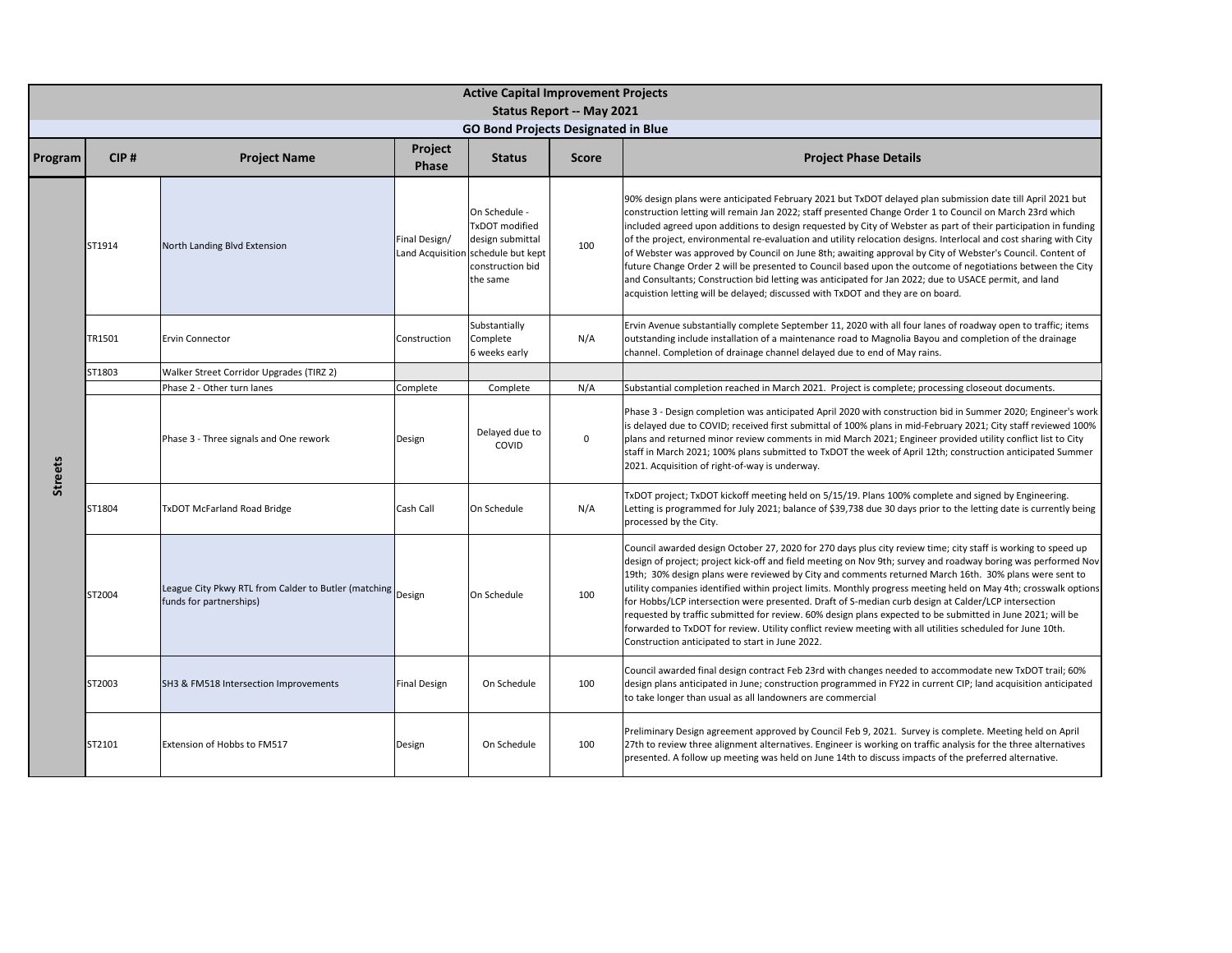|          | <b>Active Capital Improvement Projects</b> |                                                                                                            |                         |                                                                         |                                  |                                                                                                                                                                                                                                                                                                                                                                                                                                                                                                                                                                                                                                                                                                                                                                                                                                                                                                                                                                                               |  |  |  |  |  |
|----------|--------------------------------------------|------------------------------------------------------------------------------------------------------------|-------------------------|-------------------------------------------------------------------------|----------------------------------|-----------------------------------------------------------------------------------------------------------------------------------------------------------------------------------------------------------------------------------------------------------------------------------------------------------------------------------------------------------------------------------------------------------------------------------------------------------------------------------------------------------------------------------------------------------------------------------------------------------------------------------------------------------------------------------------------------------------------------------------------------------------------------------------------------------------------------------------------------------------------------------------------------------------------------------------------------------------------------------------------|--|--|--|--|--|
|          |                                            |                                                                                                            |                         |                                                                         | <b>Status Report -- May 2021</b> |                                                                                                                                                                                                                                                                                                                                                                                                                                                                                                                                                                                                                                                                                                                                                                                                                                                                                                                                                                                               |  |  |  |  |  |
|          |                                            |                                                                                                            |                         | <b>GO Bond Projects Designated in Blue</b>                              |                                  |                                                                                                                                                                                                                                                                                                                                                                                                                                                                                                                                                                                                                                                                                                                                                                                                                                                                                                                                                                                               |  |  |  |  |  |
| Program  | CIP#                                       | <b>Project Name</b>                                                                                        | Project<br><b>Phase</b> | <b>Status</b>                                                           | <b>Score</b>                     | <b>Project Phase Details</b>                                                                                                                                                                                                                                                                                                                                                                                                                                                                                                                                                                                                                                                                                                                                                                                                                                                                                                                                                                  |  |  |  |  |  |
|          | <b>DR2008A</b>                             | Hurricane Harvey Drainage Project Ph 2 - FEMA<br>(Magnolia Creek)                                          | Design                  | On Schedule                                                             | 100                              | Council awarded design contract to Kimley Horn on July 14, 2020; 60% design plans to include design revisions<br>from FEMA; Public meeting was held on April 8th. Kimley-Horn and staff anticipate a USACOE Nationwide<br>permit, submitted December 2020; Nationwide permit takes 9-12 months construction bid anticipated Spring<br>2022. The City is currently considering several options provided by the consultant at the April 8, 2021 public<br>meeting on how to move forward with the project design. Over the next several weeks the City we will<br>continue to take in comments from the public related to the project. In June, the City will package up all the<br>comments/concerns received and work with our City Manager and City Council on how to proceed (such as<br>moving forward as currently scoped, adding beautification options to the project, removing segments from<br>scope, etc.).                                                                          |  |  |  |  |  |
|          | DR2008B-G B                                | Hurricane Harvey Drainage Project Ph 1 - FEMA<br>(Interurban/Power Ditch)                                  | Design                  | On Schedule                                                             | 100                              | Council awarded design contract to Gauge Engineering on July 14, 2020; proceeding with FEMA<br>recommendation to repair that varied from original scope due to the damaged areas that were caused by<br>Hurricane Harvey. The consultant submitted an updated schedule on June 2nd; anticipate delivery of the 90%<br>design plans in July 2021; and 100% plans in late August.                                                                                                                                                                                                                                                                                                                                                                                                                                                                                                                                                                                                               |  |  |  |  |  |
|          | <b>DR2008B-G A</b>                         | Hurricane Harvey Drainage Project Ph 1 - FEMA<br>(Gum Bayou, Northpoint Detention Pond, Robinson<br>Bayou) | Design                  | On Schedule                                                             | 100                              | Council awarded design contract to Gauge Engineering on July 14, 2020; 90% design plans were submitted Nov<br>30th; the City returned review comments to the consultant on Dec 17th; 100% design plans/manual were<br>received March 25, 2021. Tree survey and mitigation plan complete; tree removal permit was approved. First<br>advertisement for Bid scheduled on May 25, 2021; pre-bid held June 2nd; bid opening scheduled for June 22,<br>2021.                                                                                                                                                                                                                                                                                                                                                                                                                                                                                                                                       |  |  |  |  |  |
|          | DR1908                                     | Lower Clear Creek & Dickinson Bayou Drainage<br>Improvements                                               | Study/Funding On-going  |                                                                         | 100                              | Starting now and through the first quarter of next year project concepts will be evaluated and ranked on a host<br>of factors which include: benefit, cost, citizen impact etc Two public meetings were held on October 28th and<br>November 4th. Final Round of Public Meetings was held on March 30th and 31st to discuss project concepts.<br>The current contract will provide project concepts designed to a 10% level for the projects deemed worthy of<br>pushing forward. Final report delivered June 4th; working to determine funding sources.                                                                                                                                                                                                                                                                                                                                                                                                                                      |  |  |  |  |  |
| Drainage | DR1901                                     | BayRidge Flood Reduction, Phase III (Overflow)                                                             | Construction            | On Schedule                                                             | 100                              | Construction Notice to proceed issued 2/8/21 with mobilization of crews anticipated week of Feb 15 but<br>occurred Feb 22nd due to Winter Storm URI. Public meeting held Feb 11th to inform citizens of construction<br>sequencing. Contract is for 470 days to substantial completion, anticipated June 2022. Starting March 22nd,<br>contractor cleared trees and completed installation of the 24-inch storm lines in the southwest section of Bay<br>Ridge (Ocean Way). Installation of the 7' x 5' box culverts on Sand Reef Lane is ongoing; delayed due to<br>weather. TNMP started de-energizing poles and relocating light poles at the end of May; underground line<br>relocation start was impacted by change in staff at TNMP but relocations have started. Frontier and Comcast<br>line relocations are being coordinated with the City and Engineer to stay ahead of construction.                                                                                              |  |  |  |  |  |
|          | DR1904                                     | BayRidge Flood Reduction, Phase IV (Gum Bayou)                                                             | Design /<br>Permitting  | Delayed due to<br>surveyor at<br>beginning of<br>design /<br>Permitting | $\mathsf 0$                      | Project from GO Bond Election; final report was reviewed by the City, and the City requested the consultant<br>provide an additional H&H study in order to obtain the best and most cost-effective drainage solution. The<br>consultant submitted their recommendation and cost for additional design analysis to the City on Feb 25th.<br>The case study began this month that will provide the data and recommendation for improvements to Gum<br>Bayou. The consultant will submit their case study to the City by the end of June. Next public meeting<br>anticipated July 2021. Individual USACOE permit required; estimate 18-24 months time required for permitting.                                                                                                                                                                                                                                                                                                                   |  |  |  |  |  |
|          | DR1903                                     | Dove Meadows & Borden's Gully Detention Pond<br>Project                                                    | Design /<br>Permitting  | On Schedule                                                             | 100                              | Project from GO Bond Election, design awarded 5/28/19. Wetlands were discovered and after additional<br>information was acquired, City staff worked with Design Engineer to vet options. Received updated design<br>drawings with small change in scope to minimize land needed; second 90% design plan comments were<br>returned to engineer on March 3. 90% construction plan comment review meeting held with Engineer week of<br>April 5th. Acquisition will be done by eminent domain which will take 3-6 months. Need Right-of-entry to<br>perform tree survey on the parcel; legal is working to obtain. 100% design plans will be finalized after<br>environmental clearance is obtained; project schedule has construction in FY2021 pending permitting<br>requirements & land acquisition. The City received the Nationwide Permit Verification from the United States<br>Army Corp of Engineers (USACE) on April 16, 2021. Design phase anticipated to be complete in Summer 2021. |  |  |  |  |  |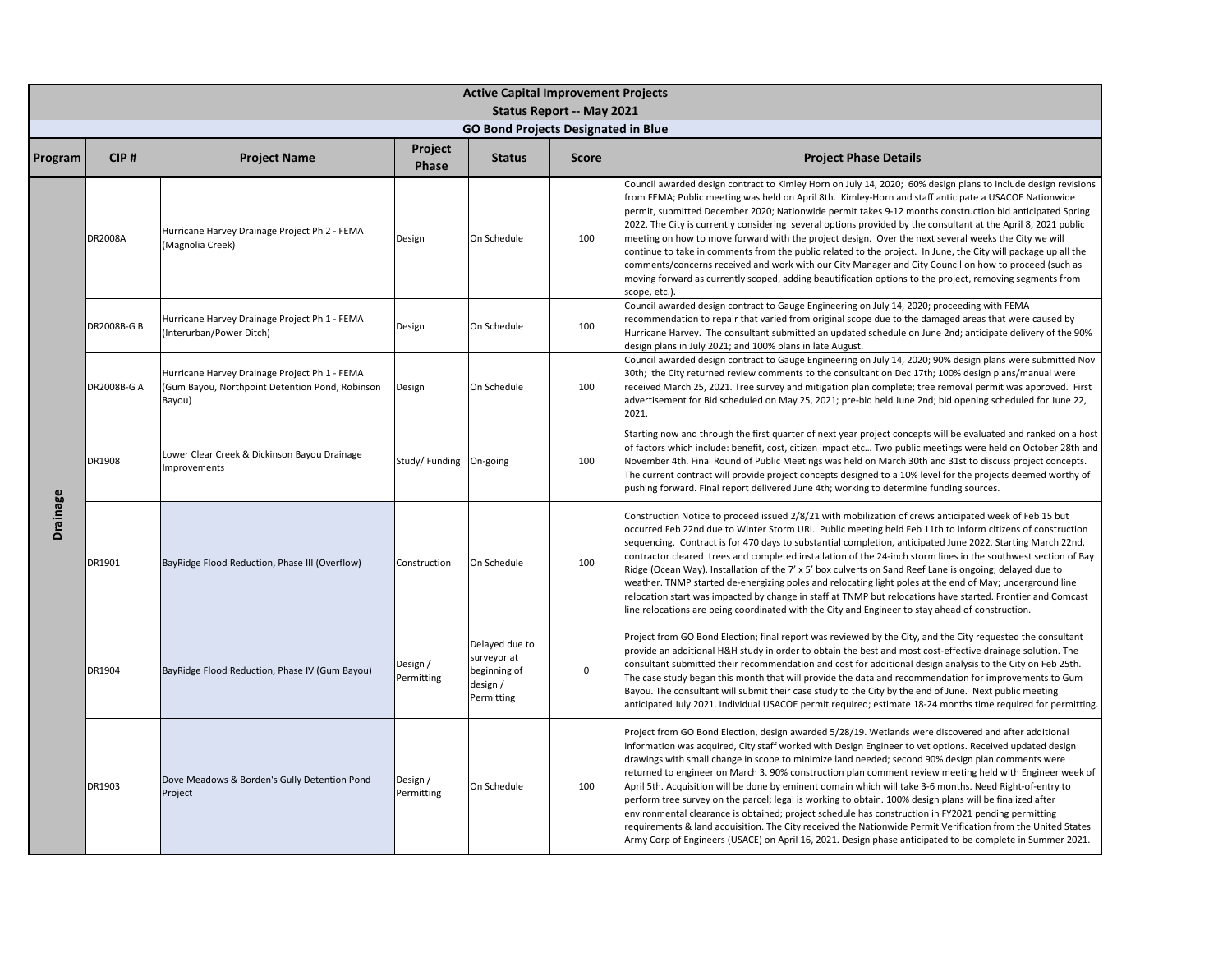|          | <b>Active Capital Improvement Projects</b><br><b>Status Report -- May 2021</b> |                                                                                 |                                |                                            |              |                                                                                                                                                                                                                                                                                                                                                                                                                                                                                                                                                                                                                                                                                                                                                                                                                                                                                                                                                                                                                                                                                        |  |  |  |  |  |
|----------|--------------------------------------------------------------------------------|---------------------------------------------------------------------------------|--------------------------------|--------------------------------------------|--------------|----------------------------------------------------------------------------------------------------------------------------------------------------------------------------------------------------------------------------------------------------------------------------------------------------------------------------------------------------------------------------------------------------------------------------------------------------------------------------------------------------------------------------------------------------------------------------------------------------------------------------------------------------------------------------------------------------------------------------------------------------------------------------------------------------------------------------------------------------------------------------------------------------------------------------------------------------------------------------------------------------------------------------------------------------------------------------------------|--|--|--|--|--|
|          |                                                                                |                                                                                 |                                | <b>GO Bond Projects Designated in Blue</b> |              |                                                                                                                                                                                                                                                                                                                                                                                                                                                                                                                                                                                                                                                                                                                                                                                                                                                                                                                                                                                                                                                                                        |  |  |  |  |  |
| Program  | CIP#                                                                           | <b>Project Name</b>                                                             | Project<br>Phase               | <b>Status</b>                              | <b>Score</b> | <b>Project Phase Details</b>                                                                                                                                                                                                                                                                                                                                                                                                                                                                                                                                                                                                                                                                                                                                                                                                                                                                                                                                                                                                                                                           |  |  |  |  |  |
|          | DR1902                                                                         | Deer Ridge Dr Buy-out & Overland Flow Drainage<br>Project (Oaks of Clear Creek) | Construction                   | On Schedule                                | 100          | Project from GO Bond Election: Advertised for construction bid March 23rd; bids opened April 21st. Awarded to<br>Triple B at May 11th Council meeting; Triple B requested to be released from their contract award and was<br>discussed at Council June 8th. Plan to award contract to MarCon Services LLC at the June 22nd meeting.                                                                                                                                                                                                                                                                                                                                                                                                                                                                                                                                                                                                                                                                                                                                                   |  |  |  |  |  |
|          |                                                                                | Oaks of Clear Creek Drainage Improvements Ph I<br>(Bradshaw Ditch)              | Part of DR1902                 | N/A                                        | N/A          | GO Bond Project; design of project scope addressed in DR1902 Deer Ridge Buy-out & Overland Flow project<br>that improves Bradshaw Ditch; construction will occur with South East Detention Pond DR2101A. Council<br>awarded design contract to ARKK Engineers at May 11, 2021 meeting; design kickoff meeting held with ARKK on<br>Friday May 28th. Currently working on surveying.                                                                                                                                                                                                                                                                                                                                                                                                                                                                                                                                                                                                                                                                                                    |  |  |  |  |  |
|          | DR1905                                                                         | The Meadows Drainage Improvements, Ph I                                         | Design                         | On Schedule                                | 100          | GO Bond Project; Negotiated possession & use with 2 homeowners in July 2019; Public Works installed swale as<br>preliminary portion of project; project applied for CDBG-DR funding and was denied in June 2020; Council<br>approval design contract July 28, 2020 with The Meadows Ph 2; draft drainage report submitted and reviewed<br>by City in early March; Engineer returned 2nd draft of report that addressed City staff comments April 14; The<br>consultant delivered the 2nd final draft report submittal on April 14, 2021. The report has been reviewed and<br>finalized. A Teams meeting was held on April 29, 2021 with the consultant and City staff to discuss holding a<br>public meeting and moving into Task 2 (Preliminary Engineering Report). NTP was issued on April 29, 2021 to<br>proceed with Task 2. 30% plans with options identified is anticipated at the end of July 2021; once staff reviews<br>and chooses option, a public meeting will be held to discuss work-to-date including options identified.<br>Construction programmed in CIP for FY2022 |  |  |  |  |  |
|          | DR1905                                                                         | The Meadows Drainage Improvements, Ph II                                        | Design                         | On Schedule                                | 100          | combined with Phase 1 of The Meadows project                                                                                                                                                                                                                                                                                                                                                                                                                                                                                                                                                                                                                                                                                                                                                                                                                                                                                                                                                                                                                                           |  |  |  |  |  |
| Drainage | DR1906                                                                         | Magnolia Creek/Cedar Gully Drainage                                             | Design                         | On Schedule                                | 100          | Project from GO Bond Election, held public meeting June 13; Council awarded design at Sept 24th meeting; 30%<br>design drawings received April 2020 - staff returned comments; engineer submitted plans to USACE in<br>September to determine permit required (expect Individual permit with 18-24 month process); design engineer<br>answered USACE questions regarding permit in early November and anticipate permit type determination by<br>December; due to anticipated long permit process with USACE construction planned in FY2023 in current CIP;<br>public meeting held April 8th. TEAMS meeting was held the week of May 3rd with the HOA and residents to<br>discuss possible options for Rustic Oak Subdivision and West Oak Creek Community.                                                                                                                                                                                                                                                                                                                            |  |  |  |  |  |
|          | DR1909                                                                         | Bay Colony Area Detention Improvements                                          | Design                         | On Schedule                                | 100          | GO Bond Project; Council awarded Design contract at September 24, 2019 meeting; Project anticipated to take<br>26 months to complete; drainage analysis began in November with the final drainage analysis report received<br>in June 2020; city reviewed and returned to design engineer in early July; 30% design plan with revised drainage<br>plan submittal received late August 2020; City reviewed and returned comments on both; received 60% design<br>plans mid-December 2020 and comments from City staff review returned Jan 12th; 90% plans submitted the<br>week of April 19, 2021; comments received May 13th. 100% submittal scheduled for the end of June.<br>Construction is programmed for FY2022 in the current CIP.                                                                                                                                                                                                                                                                                                                                               |  |  |  |  |  |
|          | DR1910                                                                         | Clear Creek Tributaries Select Clearing/Desnagging                              | Design/<br><b>USACE Permit</b> | On Schedule                                | 100          | Council awarded Design contract at September 24, 2019 meeting; Project anticipated to take 14 months to<br>complete; design underway with H&H modeling, followed by USACE Permitting Nationwide process, then<br>design plan 30% submittal received March 25, 2020; 60% plans received in June - returned comments to<br>engineer by mid-July; 90% plans received September 8th and city staff returned comments October; public<br>meeting to discuss possible options was originally set for December 7, however due to some possible changes<br>to the scope, that public meeting was rescheduled to April 7th; video of the presentation will be uploaded to<br>the Engineering section of the City website. In person meeting was held the week of May 3rd with the HOA and<br>residents to discuss possible options for Rustic Oak Subdivision and West Oak Creek Community. Construction<br>is programmed for FY2022 in the current CIP due to USACE Permitting requirements.                                                                                                   |  |  |  |  |  |
|          | DR2007                                                                         | Citywide 2D Model of Drainage System                                            | Study                          | On Schedule                                | 100          | THMGP grant funded; issued RFQ to select design engineer with LJA selected from process; Scoping meeting<br>with LJA occurred 9/26/19 to develop the design contract; design award approved by Council December 3,<br>2019; partnership with Harris County Flood Control for gage stations approved by Council June 23, 2020;<br>anticipate final report from 2D Modeling by Fall 2021                                                                                                                                                                                                                                                                                                                                                                                                                                                                                                                                                                                                                                                                                                 |  |  |  |  |  |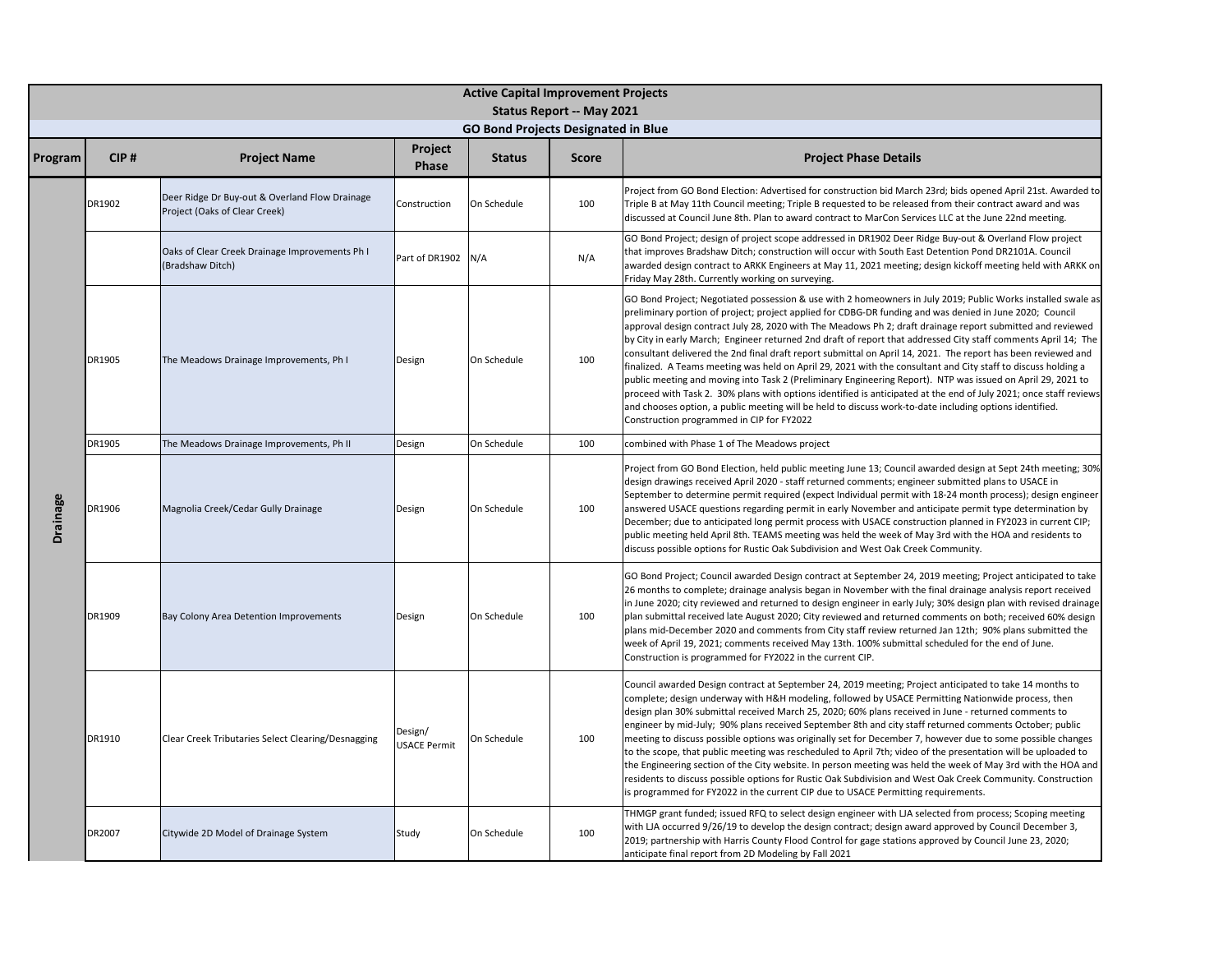|          | <b>Active Capital Improvement Projects</b> |                                                                                    |                                |                                                             |                                  |                                                                                                                                                                                                                                                                                                                                                                                                                                                                                                                       |  |  |  |  |
|----------|--------------------------------------------|------------------------------------------------------------------------------------|--------------------------------|-------------------------------------------------------------|----------------------------------|-----------------------------------------------------------------------------------------------------------------------------------------------------------------------------------------------------------------------------------------------------------------------------------------------------------------------------------------------------------------------------------------------------------------------------------------------------------------------------------------------------------------------|--|--|--|--|
|          |                                            |                                                                                    |                                |                                                             | <b>Status Report -- May 2021</b> |                                                                                                                                                                                                                                                                                                                                                                                                                                                                                                                       |  |  |  |  |
|          |                                            |                                                                                    |                                | <b>GO Bond Projects Designated in Blue</b>                  |                                  |                                                                                                                                                                                                                                                                                                                                                                                                                                                                                                                       |  |  |  |  |
| Program  | CIP#                                       | <b>Project Name</b>                                                                | Project<br>Phase               | <b>Status</b>                                               | Score                            | <b>Project Phase Details</b>                                                                                                                                                                                                                                                                                                                                                                                                                                                                                          |  |  |  |  |
|          | DR2001                                     | Hidden Oaks - Calder Rd Drainage Improvements                                      | Design                         | Delayed due to<br>andowner input /<br>sipeline restrictions | $\mathsf 0$                      | Staff reviewed 90% design plans and returned comments to Engineer; design modifications based on<br>landowners input being reviewed for level of improvement; city staff decided to complete design in-house<br>based on homeowners input and request; City staff has design to 60% but is working through a potential issue<br>with a pipeline company; City staff is modifying design to accommodate pipeline restrictions; anticipate bid in<br>Summer 2021 pending design approval by pipeline company            |  |  |  |  |
|          | DR2002                                     | Countryside Subdivision Drainage Improvements                                      | Design                         | On Schedule                                                 | 100                              | GO Bond project; design agreement approved by Council November 5, 2019; Consultant submitted 90% plans<br>the week of April 19, 2021. Land acquisition began October 2020; letters sent to homeowners who have<br>improvements encroaching into the drainage easement. Met with engineer to discuss 90% plan comments on<br>May 26th; will revise the plans to alleviate constructability issues. Anticipate construction summer 2021<br>pending homeowner removal of conflicts within easements.                     |  |  |  |  |
|          | DR2003                                     | Rustic Oaks Subdivision Drainage Improvements                                      | Design                         | On Schedule                                                 | 100                              | GO Bond project; design agreement approved by Council November 5, 2019; Consultant submitted 90% plans<br>the week of April 19, 2021. Land acquisition began October 2020; letters sent to homeowners who have<br>improvements encroaching into the drainage easement. Met with engineer to discuss 90% plan comments on<br>May 26th; will revise the plans to alleviate constructability issues. Anticipate construction summer 2021<br>pending homeowner removal of conflicts within easements.                     |  |  |  |  |
|          | DR2004                                     | BayRidge Flood Reduction, Phase I (Levee)                                          | Design                         | On Schedule                                                 | 100                              | GO Bond project; Held neighborhood public meeting on June 22, 2020; 30% plans received Sept 8; some land<br>along SH96 will be required for construction; the second public meeting was held Dec 2, 2020; consultant<br>submitted their recommended designs based on citizen feedback and associated proposal to the City for<br>review and approval; comments returned to consultant week of June 14, 2021; pending response from<br>engineer. A public meeting is tentatively planned for Summer 2021.              |  |  |  |  |
| Drainage | DR2005                                     | BayRidge Flood Reduction, Phase II (Pump Station &<br>Detention Pond Improvements) | Design                         | On Schedule                                                 | 100                              | GO Bond project; First of January 2021 the design engineer resubmitted their response to the City's 90% plan<br>comments; After a site visit, City staff and the consultant discussed a revision to the design to allow access to<br>the pump intake during storm events. Final design plans anticipated the end of June 2021. Bidding is<br>anticipated in July 2021, which is ahead of initial schedule for construction in 2022.                                                                                   |  |  |  |  |
|          |                                            | Oaks of Clear Creek Drainage Improvements Ph II (Detention Ponds)                  |                                |                                                             |                                  | Parent Project / Annual Program                                                                                                                                                                                                                                                                                                                                                                                                                                                                                       |  |  |  |  |
|          | DR2101A                                    | South East Detention Pond                                                          | Land<br>Acquisition/<br>Design | On Schedule                                                 | 100                              | Council approved design contract at February 23, 2021 meeting. Survey is on-going; delayed to weather<br>conditions. Working on metes/bounds descriptions. Anticipate 45-60 days for design after survey is complete.                                                                                                                                                                                                                                                                                                 |  |  |  |  |
|          | DR2101B                                    | North Detention Pond                                                               | Design                         | On Schedule                                                 | 100                              | GO Bond Project; design of project scope addressed in DR1902 Deer Ridge Buy-out & Overland Flow project<br>that improves Bradshaw Ditch; construction will occur with South East Detention Pond DR2101A. Council<br>awarded design contract to ARKK Engineers at May 11, 2021 meeting; design kickoff meeting held with ARKK on<br>Friday May 28th. Currently working on surveying.                                                                                                                                   |  |  |  |  |
|          | DR2009                                     | Brittany Bay Subdivision Drainage Improvements                                     | Design                         | On Schedule                                                 | 100                              | GO Bond Project; FEMA HMGP will provide 75% of the funding with the City's 25% Local Cost Share being<br>covered by CDBG-DR and GO Bond funds; Council awarded design contract April 27, 2021; Kickoff meeting held<br>on May 13, 2021; preliminary engineering activities and surveying began May 24, 2021 and completed May<br>28th. Anticipate delivery of the 60% design plans in July 2021 for DR2009; and November 2021 for DR2104 &<br>DR2105.                                                                 |  |  |  |  |
|          | DR2104                                     | Newport & Ellis Landing Area Drainage Improvements Design                          |                                | On Schedule                                                 | 100                              | GO Bond Project; FEMA HMGP will provide 75% of the funding with the City's 25% Local Cost Share being<br>covered by CDBG-DR funds; grant is awarded; Council awarded design contract April 27, 2021; Kickoff meeting<br>held on May 13, 2021; preliminary engineering activities and surveying began May 28, 2021 and is expected to<br>complete in mid June 2021. Anticipate delivery of the 60% design plans in July 2021 for DR2009; and November<br>2021 for DR2104 & DR2105.                                     |  |  |  |  |
|          | DR2105                                     | The Landing Subdivision Drainage Improvements                                      | Design                         | On Schedule                                                 | 100                              | GO Bond Project; project awarded CDBG-DR funding; grant is awarded; RFQ selection process for grant<br>guidelines followed to select design engineer. Council approved a professional services agreement with RPS<br>Infrastructure at the April 27, 2021 meeting. Kickoff meeting held on May 13, 2021; preliminary engineering<br>activities and surveying began May 24, 2021 and completed May 28th. Anticipate delivery of the 60% design<br>plans in July 2021 for DR2009; and November 2021 for DR2104 & DR2105 |  |  |  |  |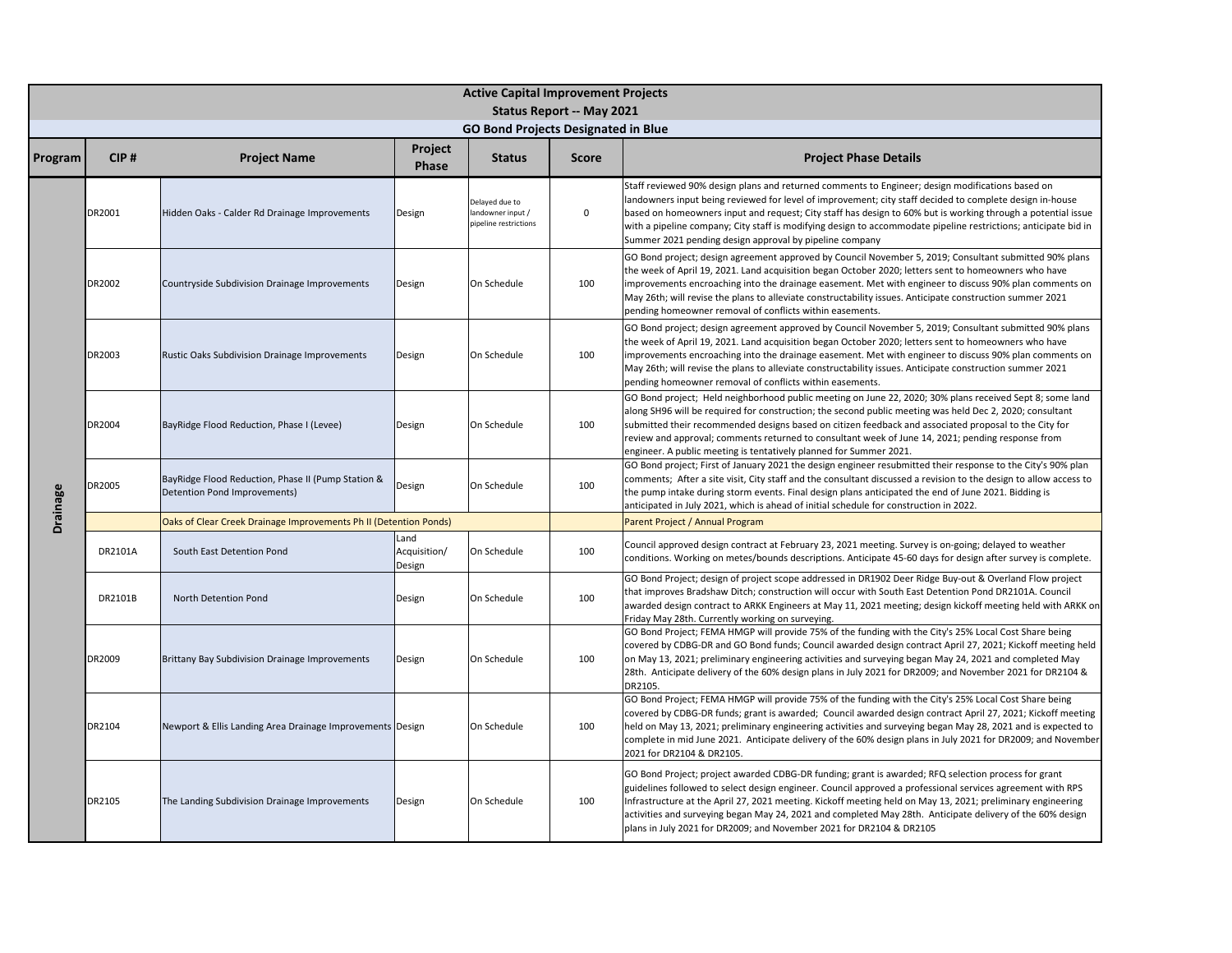|                   | <b>Active Capital Improvement Projects</b> |                                                       |                         |                                            |                                  |                                                                                                                                                                                                                                                                                                                                                                                                                                                                                                                                                                                                                                                                                                                                                                                                              |  |  |  |  |
|-------------------|--------------------------------------------|-------------------------------------------------------|-------------------------|--------------------------------------------|----------------------------------|--------------------------------------------------------------------------------------------------------------------------------------------------------------------------------------------------------------------------------------------------------------------------------------------------------------------------------------------------------------------------------------------------------------------------------------------------------------------------------------------------------------------------------------------------------------------------------------------------------------------------------------------------------------------------------------------------------------------------------------------------------------------------------------------------------------|--|--|--|--|
|                   |                                            |                                                       |                         |                                            | <b>Status Report -- May 2021</b> |                                                                                                                                                                                                                                                                                                                                                                                                                                                                                                                                                                                                                                                                                                                                                                                                              |  |  |  |  |
|                   |                                            |                                                       |                         | <b>GO Bond Projects Designated in Blue</b> |                                  |                                                                                                                                                                                                                                                                                                                                                                                                                                                                                                                                                                                                                                                                                                                                                                                                              |  |  |  |  |
| Program           | CIP#                                       | <b>Project Name</b>                                   | Project<br><b>Phase</b> | <b>Status</b>                              | <b>Score</b>                     | <b>Project Phase Details</b>                                                                                                                                                                                                                                                                                                                                                                                                                                                                                                                                                                                                                                                                                                                                                                                 |  |  |  |  |
|                   | DR2010                                     | FM518 & Wesley Dr Drainage Improvements               | Design                  | On Schedule                                | 100                              | GO Bond Project; FEMA HMGP will provide 75% of the funding with the City's 25% Local Cost Share being<br>covered by CDBG-DR funds; grant kickoff meeting with GLO Sept 16th. RFQ selection for design engineer;<br>proposal requested from Gauge Engineering in late-March 2021. Council awarded design contract to Gauge<br>Engineering at April 27, 2021 Council meeting. Basic engineering services should complete in June 2022; City<br>will determine next steps based on the studies and recommendations for improvements. Kickoff meeting held<br>May 13, 2021; preliminary engineering activities and surveying began May 24,2021; anticipate completion in<br>August 2021. The consultant anticipates delivery of the 60% design plans in December 2021.                                           |  |  |  |  |
| <b>Drainage</b>   | DR2006                                     | Benson Bayou Regional Conveyance & Mitigation<br>Pond | Design                  | On Schedule                                | 100                              | GO Bond project; the Engineer's submitted a new drainage analysis study on Feb 24th with recommendations<br>to fit within a \$12M budget; analysis review meeting held April 5th with City Engineer and Consultant where<br>comments were provided; final analysis report received April 8th and has been reviewed. Staff recommends<br>moving fporward with detention basin 8 as outlined in the analysis; purchasing land for the detention basin.<br>Awaiting revised schedule from the consultant to issue the Notice to proceed for services to get us to 30%<br>design.                                                                                                                                                                                                                                |  |  |  |  |
|                   |                                            | Magnolia Bayou Area Diversion to Dickinson Bayou      | On Hold                 | N/A                                        | N/A                              | GO Bond project; preliminary report complete as project RE1803H (see above in Reinvestment program); City<br>Engineer held work session with Council in January and March 2021 with details from study and options for this<br>project and determine path forward                                                                                                                                                                                                                                                                                                                                                                                                                                                                                                                                            |  |  |  |  |
|                   | <b>NEW FY2021</b>                          | Southeast Jarbo Bayou Drainage Study                  | Study                   | On Schedule                                | 100                              | City Engineer requested proposal from engineer for study in October 2020 with presentation to Council in early<br>2021                                                                                                                                                                                                                                                                                                                                                                                                                                                                                                                                                                                                                                                                                       |  |  |  |  |
|                   | DR2102                                     | Leisure Lane/Pecan Orchard Area Drainage Study        | Study                   | On Schedule                                | 100                              | City Engineer requested proposal from engineer for study in October 2020 with presentation to Council<br>November 10; kickoff meeting occurred December 12th; notice to proceed issued for January 4, 2021; drainage<br>study estimated to take 152 calendar days (June 5, 2021) to complete from notice to proceed; consultant<br>performed an existing conditions study and results discussed Feb 22nd; City engineer requested additional<br>survey. Meeting held with engineer on April 29th to discuss path forward. A public meeting was held May 19,<br>2021 where consultant discussed field findings and options pertaining to moving forward with the project. The<br>drainage report scheduled to complete in June 2021; next steps based on the studies and recommendations for<br>improvements. |  |  |  |  |
|                   | DR2103                                     | Hughes Lane / W. Deats Road Culvert Crossing          | Design                  | On Schedule                                | 100                              | GO Bond project; Programmed to begin design in FY2022 per the FY2020-2024 CIP; project follows information<br>from the Magnolia Bayou Diversion and Citywide 2D Modeling projects; Council approved design agreement<br>with Engineer on Dec 8, 2020; kickoff meeting held Dec 17th with notice to proceed for January 4, 2021;<br>consultant working on H&H analysis; anticipate 30% design plans in June. Construction programmed for<br>FY2023 in the current CIP.                                                                                                                                                                                                                                                                                                                                        |  |  |  |  |
|                   |                                            | 500 W Walker Building Repairs/Improvements            | Construction            | On Schedule                                | 100                              | Staff is evaluating cost and funding options for jail area demo and future use; met with an architect to prepare<br>a demo plan; will meet with City staff to scope plans for future build-out construction.                                                                                                                                                                                                                                                                                                                                                                                                                                                                                                                                                                                                 |  |  |  |  |
| <b>Facilities</b> | FM2002                                     | <b>Council Chambers Renovation</b>                    | Construction            | On Schedule                                | 100                              | Construction award approved by Council at October 14th meeting. Construction contract includes 73 days for<br>substantial completion. The preconstruction meeting between the City and the contractor took place on<br>November 30th and the contractor began on December 15th. A new IT equipment room and renovation of the<br>lobby restrooms are part of the project bringing the total area of the renovation to approximately 3,400 S.F.<br>Two of the roof top units have been delivered to the contractor; the third unit will be out of production and<br>delivered the first part of July at which time all three will be installed. The sprinkler system has passed testing;<br>painting is ongoing. Dais fabrication has begun; shop drawings for podium are being prepared for submittal.       |  |  |  |  |
| Fire              | <b>NEW FY2021</b>                          | Fire Station #5 Dormitory and Bay Expansion           | Scoping                 | On Hold                                    | 100                              | Project scoping is on hold until late FY2021.                                                                                                                                                                                                                                                                                                                                                                                                                                                                                                                                                                                                                                                                                                                                                                |  |  |  |  |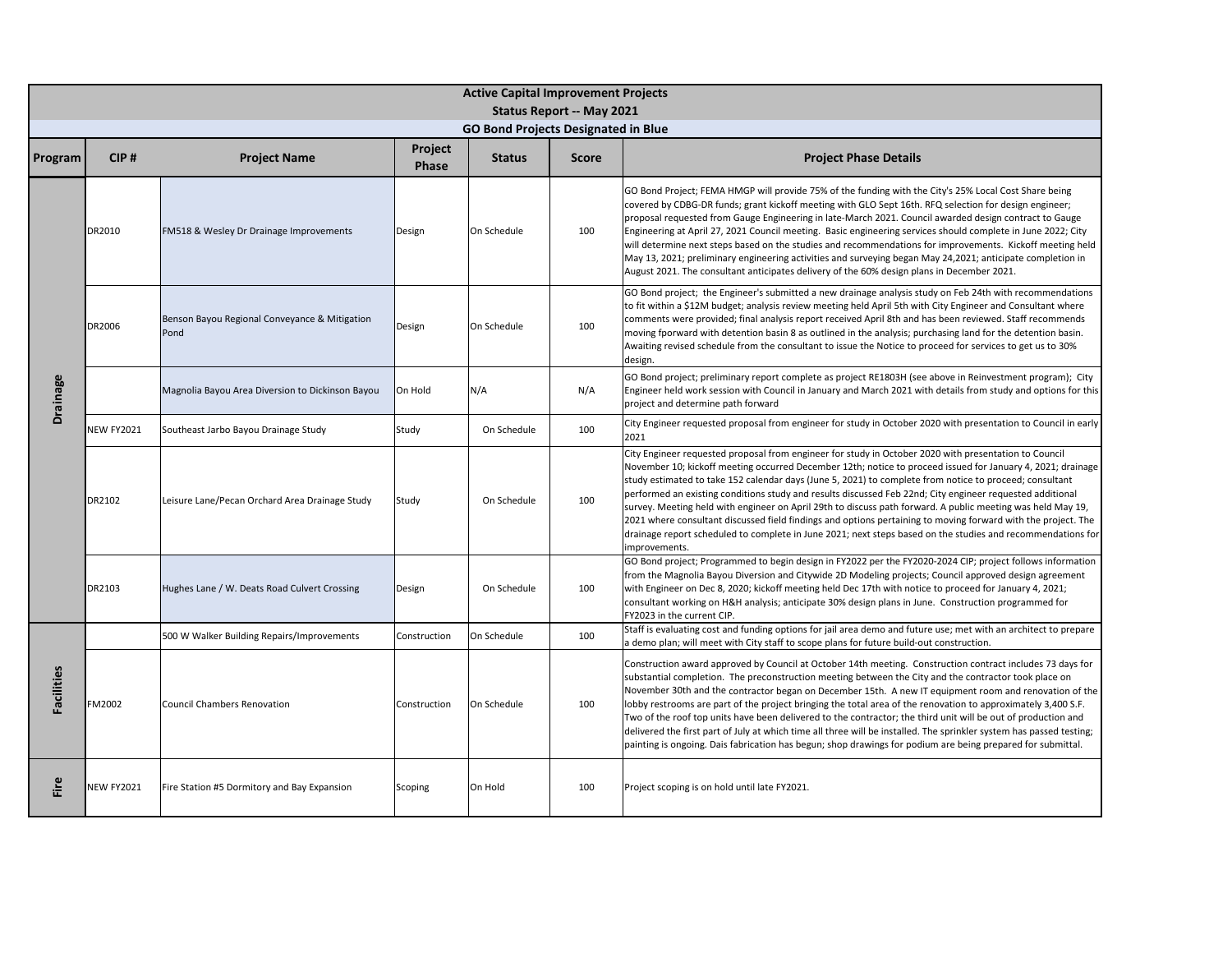|         | <b>Active Capital Improvement Projects</b><br><b>Status Report -- May 2021</b><br><b>GO Bond Projects Designated in Blue</b> |                                                |                         |                                                                                           |              |                                                                                                                                                                                                                                                                                                                                                                                                                                                                                                                                                                                                                                                                                                        |  |  |  |  |
|---------|------------------------------------------------------------------------------------------------------------------------------|------------------------------------------------|-------------------------|-------------------------------------------------------------------------------------------|--------------|--------------------------------------------------------------------------------------------------------------------------------------------------------------------------------------------------------------------------------------------------------------------------------------------------------------------------------------------------------------------------------------------------------------------------------------------------------------------------------------------------------------------------------------------------------------------------------------------------------------------------------------------------------------------------------------------------------|--|--|--|--|
| Program | CIP#                                                                                                                         | <b>Project Name</b>                            | Project<br><b>Phase</b> | <b>Status</b>                                                                             | <b>Score</b> | <b>Project Phase Details</b>                                                                                                                                                                                                                                                                                                                                                                                                                                                                                                                                                                                                                                                                           |  |  |  |  |
|         | PK1104                                                                                                                       | TxDOT FM518 Bypass Hike & Bike                 | Construction            | Complete                                                                                  | 100          | Construction of the trail is complete. Final clean up and demobilization is anticipated before the end of June<br>2021                                                                                                                                                                                                                                                                                                                                                                                                                                                                                                                                                                                 |  |  |  |  |
|         | PK1701                                                                                                                       | Hike & Bike Way-finding Signage                | Construction            | On Schedule                                                                               | 100          | Construction awarded May 11th by Council; preparing documents for execution and Notice to Proceed<br>scheduled for July 5th. Kickoff meeting held May 26th; field visit held June 2nd to verify sign locations.                                                                                                                                                                                                                                                                                                                                                                                                                                                                                        |  |  |  |  |
|         | PK1805                                                                                                                       | Nature Center Pond Bank Stabilization          | Construction            | On Schedule                                                                               | 100          | Damaged in Harvey; Council awarded construction contract on May 25th meeting. NTP scheduled for July 5th.                                                                                                                                                                                                                                                                                                                                                                                                                                                                                                                                                                                              |  |  |  |  |
|         | PK1909                                                                                                                       | Nature Center Prairie Restoration              | On-going                | On Schedule                                                                               | 100          | First steps in restoring the prairie complete with land clearing of invasive trees and seeding with prairie grass<br>seed in November 2019; staff mowed prairie grass in October 2020; City staff forwarded pictures of current<br>conditions to TX Parks & Wildlife and US Fish & Wildlife late December; New pictures of existing conditions<br>taken May 14th were forwarded to TPWD; TPWD will evaluate existing conditions and advise on next steps                                                                                                                                                                                                                                               |  |  |  |  |
|         | PK1803                                                                                                                       | Hometown Heroes Park 5K Loop & Obstacle Course | Construction            | On Schedule                                                                               | 100          | Construction contract awarded by Council June 22nd, and construction is estimated to begin July 2021.                                                                                                                                                                                                                                                                                                                                                                                                                                                                                                                                                                                                  |  |  |  |  |
| Parks   | PK1804                                                                                                                       | FM270 Public Boat Ramp Renovation              | Design                  | Design Phase<br>Delaved due to<br>changes by TPWD &<br>permitting                         | $\mathbf 0$  | Tx Parks & Wildlife Grant approval pending 100% design plans; 100% design plans & USACE permitting<br>anticipated March 2021 followed by City review; USACE permitting takes 6-12 months; earliest construction<br>bid anticipated is January 2022 pending permitting - construction bid could be as late as Summer 2022 if<br>permitting takes full 12 months; construction is anticipated at 14 months. Letter from USACE requesting<br>additional info received 4-15-21; meeting held with Consultant to discuss the letter and possible path moving<br>forward to split the project in case permitting will be prolonged.                                                                          |  |  |  |  |
|         | PK1902                                                                                                                       | Bayridge Park Redevelopment                    | Design                  | On Schedule                                                                               | 100          | Project did not score high enough for federal funds through Texas Parks & Wildlife; staff moving forward with<br>\$100K construction budget; Survey complete; design awarded late October 2020; design anticipated to take 6<br>months from notice to proceed; Preliminary information related to the Master Plan and planned construction<br>shared at a public meeting held on November 16, 2020; 60% design plans submitted for review in March 2021,<br>comments received in mid April. Construction bid anticipated late Summer 2021; construction time estimated<br>to take 9 months. Comments from engineering require add services for SWPPP design; strucutral engineering<br>of the pavilion |  |  |  |  |
|         | PK1905                                                                                                                       | Hometown Heroes Park Restroom                  | Construction            | Delayed due to<br>building location<br>conflicts &<br>unresponsiveness fron<br>contractor | $\mathbf 0$  | Building structure is complete. Walkthrough was performed Monday, April 19th. Substantial completion<br>punchlist currently being completed, sanitary sewer slope correction and repair of electrical damage to field<br>lighting is complete. Sag in the line needs to be corrected again; waiting on schedule. 30 day waiting period for<br>final sanitary sewer and plumbing inspection to grant completion will restart.                                                                                                                                                                                                                                                                           |  |  |  |  |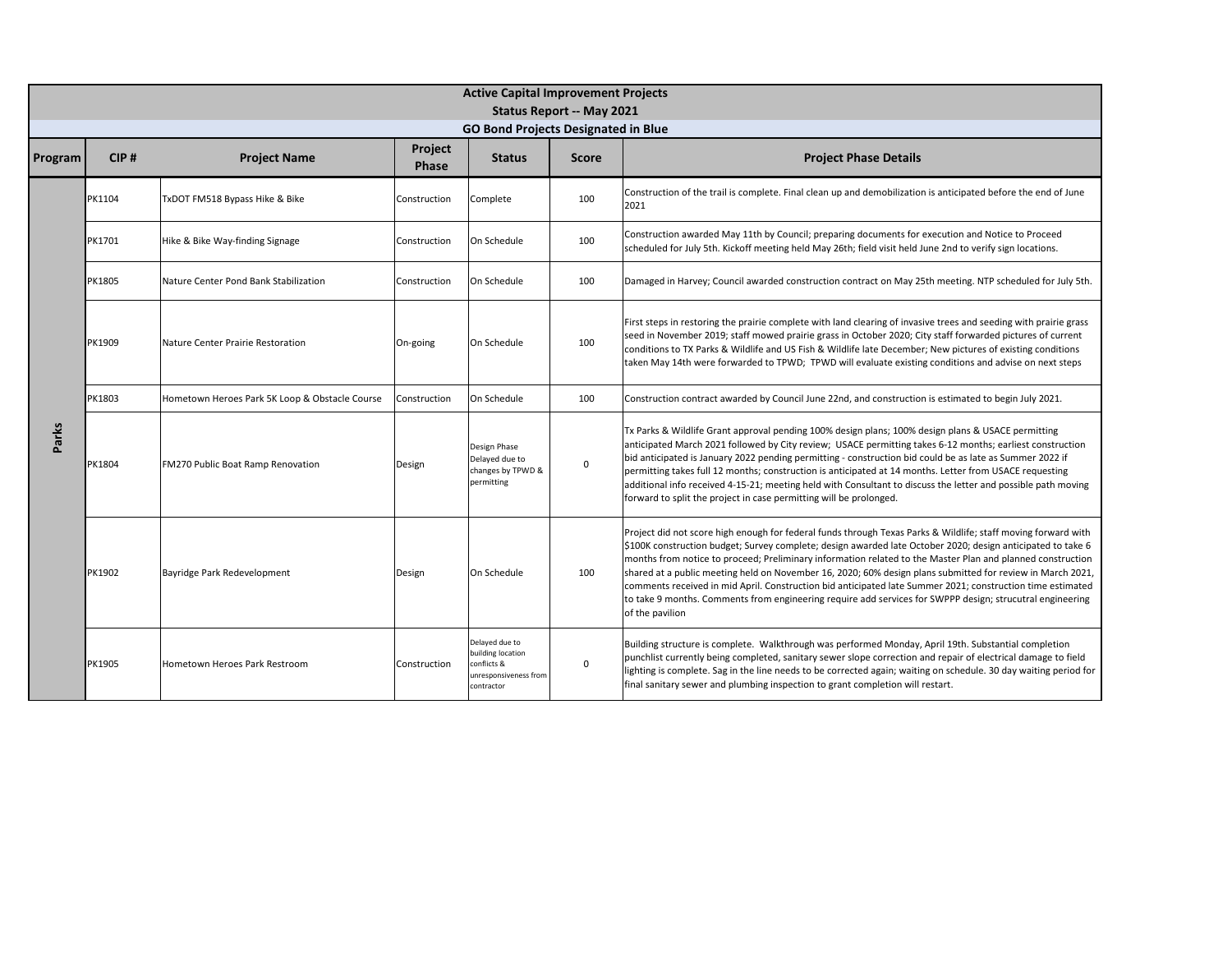|                            | <b>Active Capital Improvement Projects</b><br><b>Status Report -- May 2021</b> |                                                                |                         |                                            |              |                                                                                                                                                                                                                                                                                                                                                                                                                                                                                                                                                                                                                                                                                                                                                                                                                                                                                                                                                                                                                                                                                                                                                                                                                                                            |  |  |  |  |
|----------------------------|--------------------------------------------------------------------------------|----------------------------------------------------------------|-------------------------|--------------------------------------------|--------------|------------------------------------------------------------------------------------------------------------------------------------------------------------------------------------------------------------------------------------------------------------------------------------------------------------------------------------------------------------------------------------------------------------------------------------------------------------------------------------------------------------------------------------------------------------------------------------------------------------------------------------------------------------------------------------------------------------------------------------------------------------------------------------------------------------------------------------------------------------------------------------------------------------------------------------------------------------------------------------------------------------------------------------------------------------------------------------------------------------------------------------------------------------------------------------------------------------------------------------------------------------|--|--|--|--|
|                            |                                                                                |                                                                |                         | <b>GO Bond Projects Designated in Blue</b> |              |                                                                                                                                                                                                                                                                                                                                                                                                                                                                                                                                                                                                                                                                                                                                                                                                                                                                                                                                                                                                                                                                                                                                                                                                                                                            |  |  |  |  |
| Program                    | CIP#                                                                           | <b>Project Name</b>                                            | Project<br>Phase        | <b>Status</b>                              | <b>Score</b> | <b>Project Phase Details</b>                                                                                                                                                                                                                                                                                                                                                                                                                                                                                                                                                                                                                                                                                                                                                                                                                                                                                                                                                                                                                                                                                                                                                                                                                               |  |  |  |  |
|                            | PK1906                                                                         | Eastside Dog Park                                              | Construction            | On Schedule                                | 100          | Construction contract awarded by Council June 22nd, and construction is estimated to begin July 2021.                                                                                                                                                                                                                                                                                                                                                                                                                                                                                                                                                                                                                                                                                                                                                                                                                                                                                                                                                                                                                                                                                                                                                      |  |  |  |  |
|                            | PK2001                                                                         | Bay Colony Park, Phase 1                                       | Master Plan /<br>Design | On Schedule                                | 100          | The City applied for TX Parks and Wildlife grant of \$750,000 by Nov 2021. The City should learn if the grant is<br>awarded in May 2022. That timing will allow for the grant funds to supplement 4B Corporation funding set<br>aside to construct a 5-field sports facility within Phase 1 of the park. TBG presented draft Master Plan for Park<br>in public meeting held Nov 12. Railroad Commission met with City staff regarding environmental mitigation<br>Oct 2020. Environmental consultant provided options to make determination on taking advantage of Railroad<br>funding for mitigation-Staff presenting design amendment for water sampling as required by RR to Council in<br>Feb; earliest anticipate bid Summer 2022 depending on outcome of wetlands & environmental clean up needs;<br>construction anticipated to take 12 months for Phase 1 and another 9-12 months for Phase 2, depending on<br>whether it's separate from Phase 1. 4B Board considering moving forward with Phase 2 as Phase 1 nears design<br>with Master Plan being finalized.                                                                                                                                                                                   |  |  |  |  |
| Parks                      | PK1910                                                                         | Clear Creek - Kansas Ave & Nature Center Kayak<br>Launch Sites | Design                  | On Schedule                                | 100          | Council approved design agreement at July 14, 2020 meeting with modification to omit the Myrtle Park<br>location at this time; PM worked with design consultant to take out Myrtle Park location from proposal; Design<br>is underway; Nature Center currently under Archeological review; land acquisition programmed for 2022 with<br>construction bid anticipated early 2023. The archeological study for the Kayak sites has been provided to the<br>City for review; design can move forward in the locations planned to build the kayak launches.                                                                                                                                                                                                                                                                                                                                                                                                                                                                                                                                                                                                                                                                                                    |  |  |  |  |
|                            | PK2002                                                                         | Clear Creek Paddle Trail Extension at Myrtle Park              | Scoping                 | On Hold                                    | N/A          | Council did not approve design contract at July 14th meeting; staff working to formalize plan for Myrtle Park.<br>Design charette schedule for week of 6/7/21 for City wide trail access                                                                                                                                                                                                                                                                                                                                                                                                                                                                                                                                                                                                                                                                                                                                                                                                                                                                                                                                                                                                                                                                   |  |  |  |  |
|                            | PK1904                                                                         | Lynn Gripon Park Mountain Bike Course                          | Scoping                 | On Schedule                                | 100          | Design awarded October 2020; kick-off meeting on October 27; onsite meeting held December 4th with sub-<br>contractors and stakeholders; held a 2-day trail layout and workshop on Feb 26-27, 2021 which included the<br>trail designer, stakeholders, and City staff. The City Parks Director and Project Manager presented options to<br>proceed to the League City Parks Board at the March 4th meeting. Staff recommending phase 1 course that<br>does not include water crossing. Design & cost estimate received March 31st; meeting held April 21st to<br>discuss comments on ph 1 plan. Project update presented to Parks Board on May 3, 2021; discussed options to<br>move forward with Phase 1 and 2. The Board requested the consultant obtain additional information regardin<br>the scope of the wetland study conducted by the consultant's subcontractor and a different access point to the<br>original mountain bike trail east of Magnolia Creek without crossing the creek. Consultant will obtain the<br>information and provide findings at the next Parks Board Meeting in June. On hold until issues worked out with<br>environmental related to desnagging project; phase 2 with water crossing will be part of FY22 CIP program. |  |  |  |  |
|                            | <b>NEW FY2021</b>                                                              | Gilmore Elementary - Claremont TPWD Trail Grant                | Design                  | On Schedule                                | 100          | Council approved application for grant on 1/26/21 meeting; Staff applied for Texas Recreational Trails Grant<br>(Federal funding) on Feb 1, 2021; Received notification that grant was not awarded in May 2021; Staff will<br>move forward with design                                                                                                                                                                                                                                                                                                                                                                                                                                                                                                                                                                                                                                                                                                                                                                                                                                                                                                                                                                                                     |  |  |  |  |
|                            | ED1503                                                                         | Downtown Revitalization Plan                                   |                         |                                            |              | <b>Parent Project</b>                                                                                                                                                                                                                                                                                                                                                                                                                                                                                                                                                                                                                                                                                                                                                                                                                                                                                                                                                                                                                                                                                                                                                                                                                                      |  |  |  |  |
| Revitalization<br>Downtown | ED1503                                                                         | <b>Main Street</b>                                             | Land Acq /<br>Design    | On Schedule                                | 100          | Currently in land acquisition; 17 parcels needed; metes & bounds received from surveyor in August 2020; land<br>acquisition (offers & negotiations underway in September 2020); 90% design plan city review comments<br>returned to Engineer Nov 2020; 95% plans received March 16th; comments received week of April 5th. Plan<br>review mtg held April 12th; Huitt-Zollars will incorporate comments from the meeting; will meet again in June<br>to coordinate plan comments. Received preliminary cost estimate from TNMP for moving electrical service<br>from overhead to underground - staff is reviewing proposal. Internal meeting set up with Planning to discuss<br>sign conformance issues on acquisitions.                                                                                                                                                                                                                                                                                                                                                                                                                                                                                                                                    |  |  |  |  |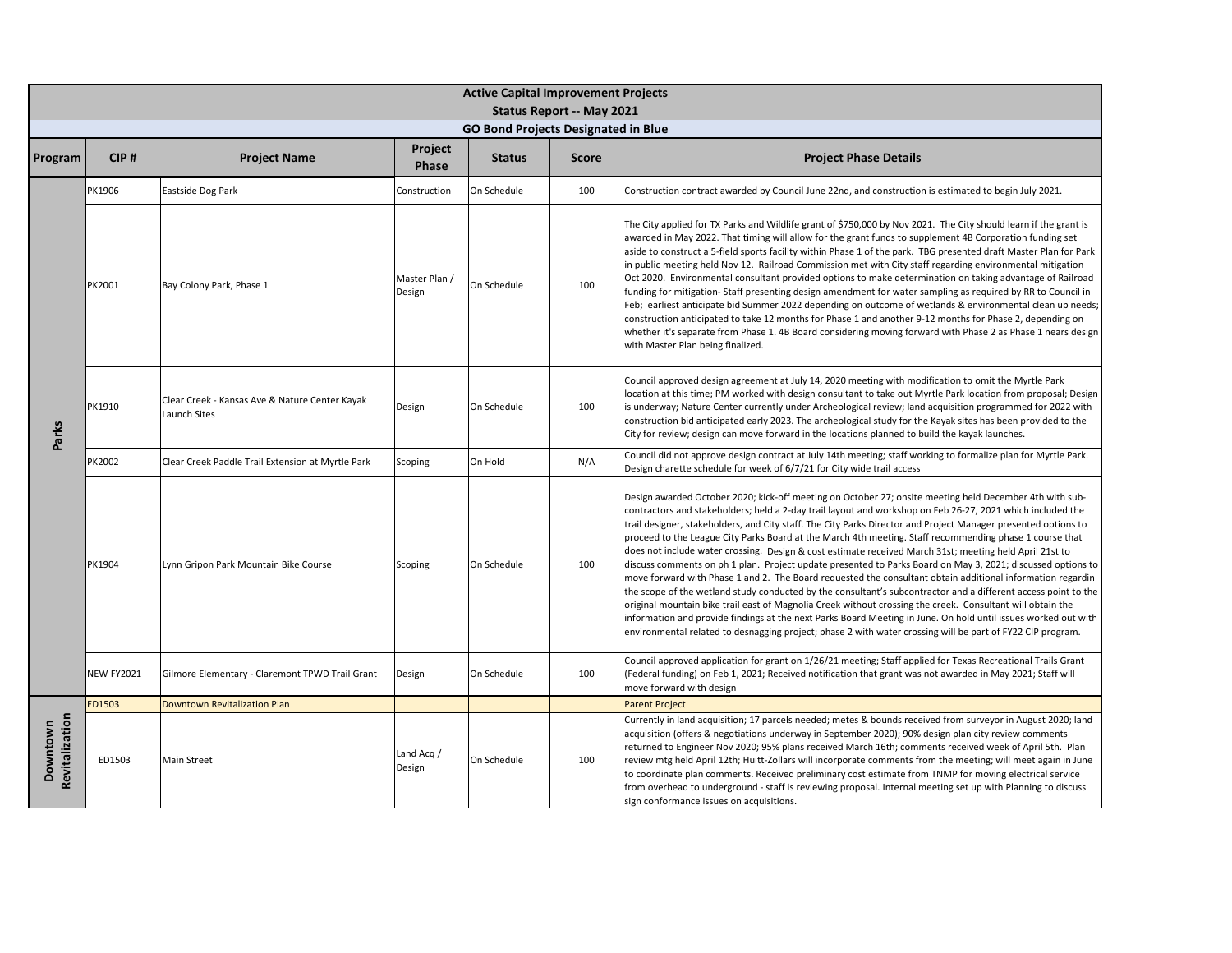| <b>Active Capital Improvement Projects</b> |                  |                                                           |                              |                                            |                                  |                                                                                                                                                                                                                                                                                                                                                                                                                                                                                                                                                                                                                                                  |  |  |
|--------------------------------------------|------------------|-----------------------------------------------------------|------------------------------|--------------------------------------------|----------------------------------|--------------------------------------------------------------------------------------------------------------------------------------------------------------------------------------------------------------------------------------------------------------------------------------------------------------------------------------------------------------------------------------------------------------------------------------------------------------------------------------------------------------------------------------------------------------------------------------------------------------------------------------------------|--|--|
|                                            |                  |                                                           |                              | <b>GO Bond Projects Designated in Blue</b> | <b>Status Report -- May 2021</b> |                                                                                                                                                                                                                                                                                                                                                                                                                                                                                                                                                                                                                                                  |  |  |
|                                            |                  |                                                           | Project                      |                                            |                                  |                                                                                                                                                                                                                                                                                                                                                                                                                                                                                                                                                                                                                                                  |  |  |
| Program                                    | CIP#             | <b>Project Name</b>                                       | <b>Phase</b>                 | <b>Status</b>                              | <b>Score</b>                     | <b>Project Phase Details</b>                                                                                                                                                                                                                                                                                                                                                                                                                                                                                                                                                                                                                     |  |  |
|                                            | WT1105           | SE Service Area Trunks - Sections 3 & 5                   | Bidding                      | On Schedule                                | 100                              | Final design plans pending letters of no objection (LONO) from 1 pipeline company, 2 LONO's received. 100%<br>plans submitted for review; these plans were submitted to TxDOT on April 9th and approved for construction<br>within TxDOT ROW. All ROW has been obtained. Sander's Engineering provided Complete final plans for Review<br>on 5/17/2021; Plans advertised for bidding on June 8th; pre-bid scheduled for June 17th; Bid opening on July<br>8th.                                                                                                                                                                                   |  |  |
|                                            | WT1109           | 36" Waterline - SH 3 to SSH BPS                           | Construction                 | On Schedule                                | 100                              | Construction Bid advertised on April 20, 2021 opened on May 26th; construction contract awarded by Council<br>June 22nd; bond sale for remaining funds anticipated in August 2021.                                                                                                                                                                                                                                                                                                                                                                                                                                                               |  |  |
|                                            | WT1302           | <b>Waterline Upgrades &amp; Replacements</b>              |                              |                                            |                                  | Parent Project / Annual Program                                                                                                                                                                                                                                                                                                                                                                                                                                                                                                                                                                                                                  |  |  |
|                                            | WT1904D<br>(Ph2) | Bayou Brae & Newport Waterline Replacements               | Construction                 | On Schedule                                | 100                              | Construction has been ongoing since the Notice to Proceed (NTP) date of January 11th. Bayou Brae is complete<br>with new line active and all services reconnected. Sidewalk removal/replacement is ongoing; still lacking<br>driveway replacements; site restoration activities currently ongoing. Mobilization into the Newport<br>Subdivisiontook place the week of June 14th. Construction is anticipated to be substantially complete by<br>August 2021; schedule has pushed due to recent constant rains.                                                                                                                                   |  |  |
|                                            | WT1904B          | Main Street Waterline Replacement (SH3 to I45)            | Design                       | On Schedule                                | 100                              | Council approved design award January 28, 2020; surveying complete; Engineer working thru alignment & field<br>investigations for constructability with constrained right-of-way; 100% plans received in January 2021.<br>Easement acquisition is ongoing as of early 2021. Construction anticipated in FY22 in current CIP but will be<br>pushed behind WT1904C construction which has to be ahead of a TxDOT trail                                                                                                                                                                                                                             |  |  |
| Water                                      | WT1904C          | Main Street Waterline Replacement (145 to Landing) Design |                              | On Schedule                                | 100                              | Design agreement with ARKK approved at September 22, 2020 meeting. The design contract anticipates 315<br>days from notice to proceed to 100% design plans; survey started in late September; construction planned<br>ahead of TxDOT trail in FY22; 60% plan submittal received in early May 2021; comments returned the week of<br>the 17th. Anticipate final plans in August 2021                                                                                                                                                                                                                                                              |  |  |
|                                            | <b>WT1904E</b>   | Main Street Waterline (Landing to Palomino)               | Design                       | On Schedule                                | 100                              | Council awarded design contract with ARKK on 12/8/2020 for 255 day contract; City Staff was able to leverage<br>TxDOT's available survey and geotechnical information to save approximately 120 days (and approximately<br>\$50,000) in duration for those efforts. 60% plan submittal received in early May 2021; comments returned the<br>week of the 17th. Anticipate final plans in August 2021.                                                                                                                                                                                                                                             |  |  |
|                                            | WT1502           | 54" Waterline to replace 42" WL on SH 3                   | Cash Call                    | On Schedule                                | 100                              | Cash Call Only - City of Houston Project; GCWA agreement amendment approved by Council Oct 8, 2019;<br>Design will be conducted in four segments and begin in mid-to-late 2020. Construction is scheduled to start in<br>late 2022. Next Cash Call scheduled July 2021                                                                                                                                                                                                                                                                                                                                                                           |  |  |
|                                            | WT1602           | 24" Waterline Relocation on LC Pkwy                       | Design                       | Delayed -<br>Centerpoint<br>changed route  | $\mathsf 0$                      | Final design plans with re-route due to Centerpoint input under city review; Centerpoint easement payment<br>will be presented to Council for approval at Jan 12th meeting; Council has instructed staff to investigate<br>alternative funding partnerships and design solutions.                                                                                                                                                                                                                                                                                                                                                                |  |  |
|                                            | WT1705           | North Service Area 16" Water Line along Grissom           | Design / Land<br>Acquisition | Delayed due to<br>Land Acquisition         | $\mathbf 0$                      | Design awarded 3/12/19; 9% plans submittal received in mid-February; 95% plans have been reviewed by City<br>staff and comments returned to Engineer; plans won't be finalized until land negotiations are complete with<br>property owner of required drainage easement; construction bid anticipated Summer 2021 as land acquisition<br>is progressing forward; construction time is anticipated at 15 months but bid will be awarded based on A+B<br>bidding which considers price and proposed construction time; construction bid anticipated 2021 pending land<br>acquisition; Construction in conjunction with Grissom Rd Project RE1702G |  |  |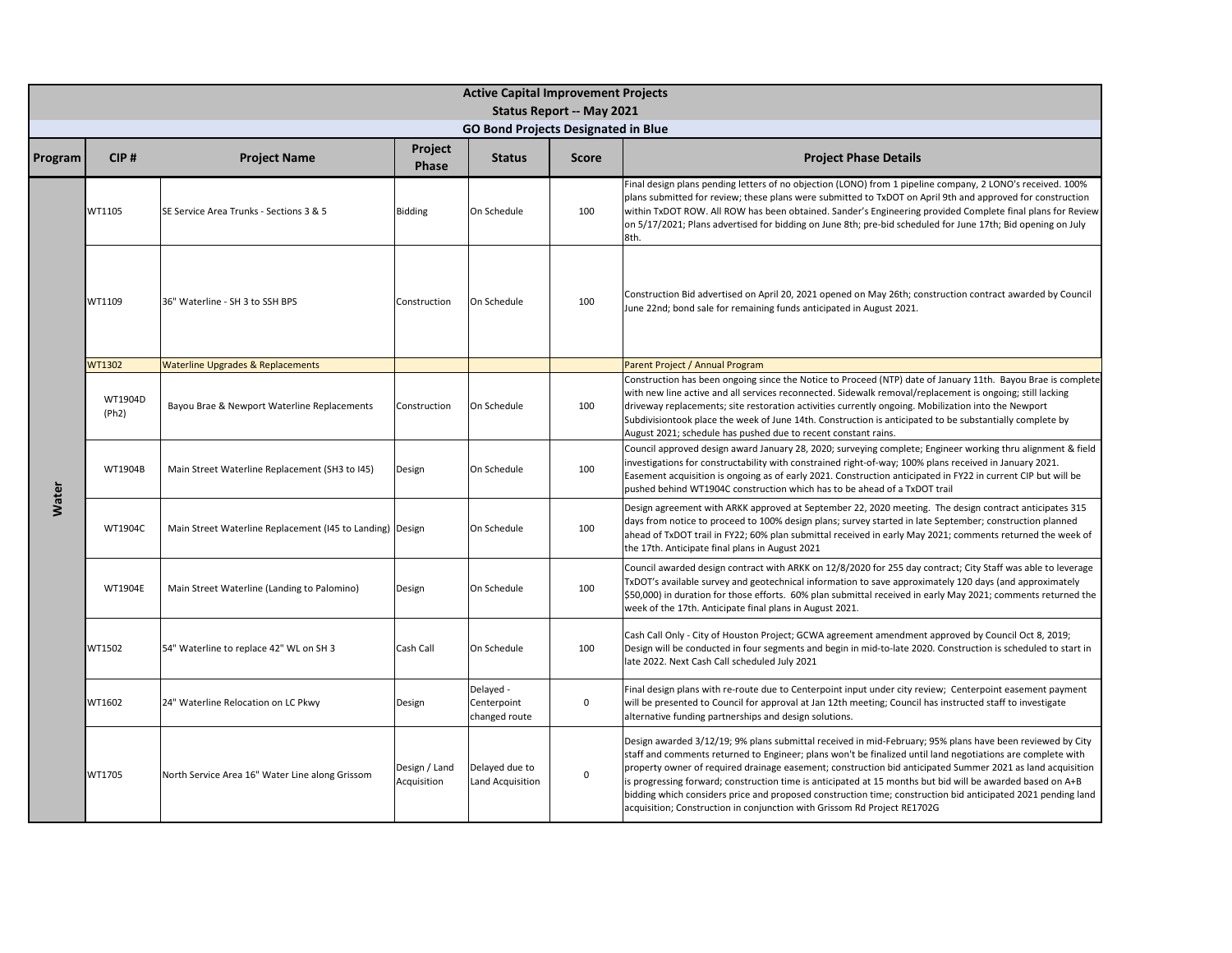|                   | <b>Active Capital Improvement Projects</b><br><b>Status Report -- May 2021</b> |                                         |                  |                                                                            |              |                                                                                                                                                                                                                                                                                                                                                                                                                                                                                                                                                                                               |  |  |  |  |
|-------------------|--------------------------------------------------------------------------------|-----------------------------------------|------------------|----------------------------------------------------------------------------|--------------|-----------------------------------------------------------------------------------------------------------------------------------------------------------------------------------------------------------------------------------------------------------------------------------------------------------------------------------------------------------------------------------------------------------------------------------------------------------------------------------------------------------------------------------------------------------------------------------------------|--|--|--|--|
|                   |                                                                                |                                         |                  | <b>GO Bond Projects Designated in Blue</b>                                 |              |                                                                                                                                                                                                                                                                                                                                                                                                                                                                                                                                                                                               |  |  |  |  |
| Program           | CIP#                                                                           | <b>Project Name</b>                     | Project<br>Phase | <b>Status</b>                                                              | <b>Score</b> | <b>Project Phase Details</b>                                                                                                                                                                                                                                                                                                                                                                                                                                                                                                                                                                  |  |  |  |  |
|                   | WT1707                                                                         | Westside Well & BPS                     | Bidding          | Delayed to<br>re-bid needed /<br>pending outcome<br>of new water<br>supply | 0            | Staff presented recommendation to reject all bids to Council Jan 12, 2021. Engineer preparing re-bid<br>documents; will need approval by City Engineering & Building departments; 100% plans for re-bid reviewed by<br>City staff in February. City staff requested additional scope to design site security infrastructure and fire alarm<br>system; proposal is being negotiated with Engineer and electrical subconsultant for additional scope. Anticipate<br>re-bid/award in summer 2021 pending new water supply its potential to lower the well's priority and<br>construction timing. |  |  |  |  |
|                   | WT1802                                                                         | Annual Water System Improvements        |                  |                                                                            |              | Parent Project / Annual Program                                                                                                                                                                                                                                                                                                                                                                                                                                                                                                                                                               |  |  |  |  |
|                   | WT1802                                                                         | SSH 2MG Elevated Storage Tank           | Design           | On Schedule                                                                | 100          | Council approved design proposal at January 12, 2021 meeting; 60% design plans submitted May 28, 2021;<br>awaiting comments. Construction programmed for FY2022 in current CIP                                                                                                                                                                                                                                                                                                                                                                                                                |  |  |  |  |
|                   | WT1802                                                                         | Alabama Elevated Storage Tank           | Design           | On Schedule                                                                | 100          | Council approved design proposal at January 12, 2021 meeting; 60% design plans submitted May 28, 2021;<br>awaiting comments. Construction programmed for FY2022 in current CIP                                                                                                                                                                                                                                                                                                                                                                                                                |  |  |  |  |
| Water             | WT1802                                                                         | Meadowbend Ground Storage Tank          | Design           | On Schedule                                                                | 100          | Council approved design proposal at January 12, 2021 meeting; 60% design plans submitted May 28, 2021;<br>awaiting comments. Construction programmed for FY2022 in current CIP                                                                                                                                                                                                                                                                                                                                                                                                                |  |  |  |  |
|                   | WT2002                                                                         | New Waterlines to West Side             | Construction     | On Schedule                                                                | 100          | part of Grand Bargain, design & constructed by Developers; City has contributed 60% as of May 30, 2021                                                                                                                                                                                                                                                                                                                                                                                                                                                                                        |  |  |  |  |
|                   | WT1910                                                                         | New Water Well & GST - LC Pkwy West     | Design           | Design delayed for plar<br>submittal                                       | 0            | Council awarded design contract Aug 27, 2019; 90% plan submittal had comments from planning department<br>including additional detention required; 100% plans resubmitted in mid May; construction programmed in<br>FY2022 in current CIP. Currently beginning site platting process.                                                                                                                                                                                                                                                                                                         |  |  |  |  |
|                   | WT1906                                                                         | Dickinson Ave GST & Generator Project   | Construction     | On Schedule                                                                | 100          | Council awarded construction Oct 27th for 330 calendar days from notice to proceed (Jan 4th) to substantial<br>completion; construction started in Jan 2021; proposed tank construction has been shifted to avoid conflict<br>with 10" waterline and suction line whose location was field verified by the contractor; Seal slab being poured<br>week of May 31, 2021. Crews have poured the ring wall for the new ground storage tank. Substantial<br>completion anticipated Nov 30, 2021.                                                                                                   |  |  |  |  |
|                   | WW1502                                                                         | <b>Annual Lift Station Improvements</b> |                  |                                                                            |              | Parent Project / Annual Program                                                                                                                                                                                                                                                                                                                                                                                                                                                                                                                                                               |  |  |  |  |
|                   | WW1901A                                                                        | Davis Rd 1 & 2 LS Improvements          | Construction     | Substantially<br>Complete                                                  | $\mathbf 0$  | City Council awarded the 240 day construction contract at the June 23, 2020 meeting; Notice to proceed to be<br>delayed due to Covid-19 manufacturing and delivery issues until Jan 2021; Both stations were commissioned<br>May 12th; bypass pumping has been removed; anticipate final completion in June 2021                                                                                                                                                                                                                                                                              |  |  |  |  |
| <b>Wastewater</b> | <b>WW1901C</b>                                                                 | South Shore 1 & 2 LS Improvements       | Construction     | Delayed due to<br>material supply<br>chain issues                          | 0            | Construction contract awarded by Council March 23, 2021 for 270 calendar days. NTP will be issued once<br>pumps are procured. Pumps are delayed throughout the industry at this time. Matula informed the City that<br>their material suppliers have increased their original prices for material procurement and some suppliers have<br>filed for Force Majeure. Matula has worked with suppliers and our consultant to expedite submittals and<br>review to avoid the price increases.                                                                                                      |  |  |  |  |
|                   | WW1901D                                                                        | Glen Cove LS dry pit/wet well           | Design           | On Schedule                                                                | 100          | Council approved design proposal at January 12, 2021 meeting; 60% design plans anticipated in late June 2021;<br>construction is programmed for FY22 in the current CIP                                                                                                                                                                                                                                                                                                                                                                                                                       |  |  |  |  |
|                   | WW1703-<br>WW1206                                                              | MUD 14-15 Lift Station Improvements     | Construction     | On Schedule                                                                | 100          | Council awarded construction contract May 26, 2021 for 330 calendar days from the notice to proceed in mid-<br>July. Mobilization occurred September 21, 2020; substantial completion anticipated June 2021.                                                                                                                                                                                                                                                                                                                                                                                  |  |  |  |  |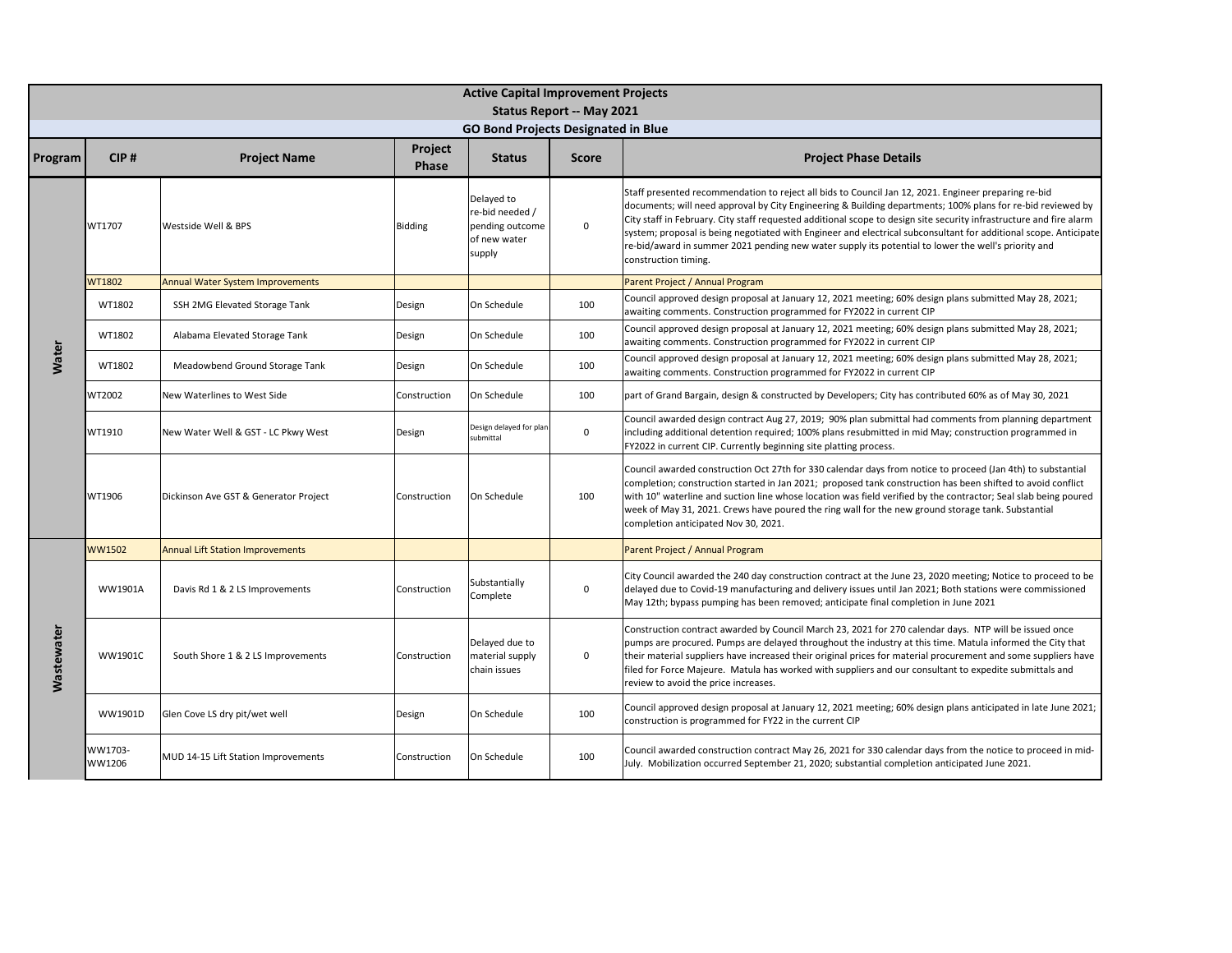|                   | <b>Active Capital Improvement Projects</b> |                                                            |                         |                                            |                           |                                                                                                                                                                                                                                                                                                                                                                                                                                                                                                         |  |  |  |  |
|-------------------|--------------------------------------------|------------------------------------------------------------|-------------------------|--------------------------------------------|---------------------------|---------------------------------------------------------------------------------------------------------------------------------------------------------------------------------------------------------------------------------------------------------------------------------------------------------------------------------------------------------------------------------------------------------------------------------------------------------------------------------------------------------|--|--|--|--|
|                   |                                            |                                                            |                         |                                            | Status Report -- May 2021 |                                                                                                                                                                                                                                                                                                                                                                                                                                                                                                         |  |  |  |  |
|                   |                                            |                                                            |                         | <b>GO Bond Projects Designated in Blue</b> |                           |                                                                                                                                                                                                                                                                                                                                                                                                                                                                                                         |  |  |  |  |
| Program           | CIP#                                       | <b>Project Name</b>                                        | Project<br><b>Phase</b> | <b>Status</b>                              | <b>Score</b>              | <b>Project Phase Details</b>                                                                                                                                                                                                                                                                                                                                                                                                                                                                            |  |  |  |  |
|                   | <b>WW1801</b>                              | <b>Annual Sanitary Sewer Rehab</b>                         |                         |                                            |                           | Parent Project / Annual Program                                                                                                                                                                                                                                                                                                                                                                                                                                                                         |  |  |  |  |
|                   | <b>WW1801C</b>                             | Glen Cove 14" FM Replacement                               | Construction            | Substantially<br>Complete                  | 100                       | Council awarded construction contract October 13th for 160 days to substantial completion; Contracts<br>executed in early November & pre-construction meeting held December 16, 2020; NTP issued January 11, 2020;<br>substantial completion achieved week of April 26th; final completion walkthrough held May 28th.                                                                                                                                                                                   |  |  |  |  |
|                   | WW1801E                                    | Newport, Ellis Landing & other misc                        | Construction            | On Schedule                                | 100                       | Council approved construction award at March 9, 2021 meeting; construction NTP April 26, 2021; substantial<br>expected in 180 days (late October); final completion in 210 days. Project includes rehab and repairs of 150<br>manholes and rehab of ~15,000 If of sanitary sewer line. Progressing as planned on schedule.                                                                                                                                                                              |  |  |  |  |
|                   | WW1801D                                    | Sewer System Evaluation                                    | Complete                | On Schedule                                | 100                       | Flow study for west side of City; design agreement approved by Council January 28, 2020; smoke testing<br>complete; engineer complete data analysis for review with public works; report with recommendations for<br>system improvements received in May 2021; currently evaluating the findings.                                                                                                                                                                                                       |  |  |  |  |
|                   | WW1801H                                    | Sewer System Evaluation                                    | <b>Smoke Testing</b>    | On Schedule                                | 100                       | Scope will provide dye testing, smoke testing and manhole inspections throughout the next highest priority<br>basins. The outcome of this project will determine the scope of the Annual Sanitary Sewer Rehab Project.<br>Design agreement approved by Council June 8th; NTP schedule for mid June.                                                                                                                                                                                                     |  |  |  |  |
|                   | <b>NEW FY2021</b>                          | SH3 Lift Station / Force Main                              | Scoping                 | On Schedule                                | 100                       | Internal staff meeting in early April for project scoping; met with design Engineer April 20th for scoping<br>meeting; onsite meeting to evaluate the station and discharge manhole held on April 28th. Proposal received<br>May 11th; staff has decided to go with Option 2 which includes mecahnical/electrical rehab and upgrades at<br>the lift station in addition to the force main replacement; currently reviewing proposal; engineering contract<br>award tentatively scheduled for July 27th. |  |  |  |  |
| <b>Wastewater</b> | <b>WW1801F</b>                             | Meadowbend 16" FM Replacement                              | Design                  | On Schedule                                | 100                       | Council awarded 270 day design contract January 12, 2021; Preliminary survey of the project alignment is<br>complete; 60% design plans submitted May 28, 2021; currently under review. Progress meeting and site walk<br>through for the 60% plan review scheduled for June 24th. Construction anticipated to start Nov 2021.                                                                                                                                                                           |  |  |  |  |
|                   | WW2001                                     | <b>Annual Odor Control Improvements</b>                    |                         |                                            |                           | Parent Project / Annual Program                                                                                                                                                                                                                                                                                                                                                                                                                                                                         |  |  |  |  |
|                   | WW2001A                                    | Tuscan Lakes Lift Station #2                               | Design                  | On Schedule                                | 100                       | Council awarded Design contract June 2020; project designed with Hewitt Rd LS; survey complete by end of<br>June; 60% plans received and comments returned Dec 18th; 90% plans received March 31st; comments<br>received week of April 19th. 100% design plans received May 21st; plan for bidding in June 2021.                                                                                                                                                                                        |  |  |  |  |
|                   | WW2001B                                    | Hewitt Rd LS Odor Control                                  | Design                  | On Schedule                                | 100                       | Council awarded Design contract June 2020; project designed with Hewitt Rd LS; survey complete by end of<br>June; 60% plans received and comments returned Dec 18th; 90% plans received March 31st; comments<br>received week of April 19th. 100% design plans received May 21st; plan for bidding in June 2021.                                                                                                                                                                                        |  |  |  |  |
|                   | WW2002                                     | New 48/54/60-inch SW Area Trunk to SWWRF                   | Construction            | On Schedule                                | 100                       | Part of Grand Bargain, design & constructed by Developers; City has contributed 73% as of May 30, 2021                                                                                                                                                                                                                                                                                                                                                                                                  |  |  |  |  |
|                   | <b>NEW FY2021</b>                          | DSWWTP SCADA Upgrade                                       | Design                  | On Schedule                                | 100                       | Design awarded by Council on June 8, 2021.                                                                                                                                                                                                                                                                                                                                                                                                                                                              |  |  |  |  |
|                   | <b>NEW FY2021</b>                          | 15" Willow Branch & 18" FM 518 Gravity Line<br>Replacement | Design                  | On Schedule                                | 100                       | Awarded at Council on May 25, 2021. Performing prelimary investigations on the lines with CCTV.                                                                                                                                                                                                                                                                                                                                                                                                         |  |  |  |  |
|                   | <b>NEW FY2021</b>                          | Dallas Salmon WWTP Admin, Lab, & Ops Building              | Scoping                 | On Schedule                                | 100                       | RFQ responses due March 10th for City staff review and selection; Interviews held with top four candidates the<br>week of April 19th. Scoping meeting held with selected design firm on May 7th; proposal received May 22nd.<br>Anticipate Council award late June if negotiations successful.                                                                                                                                                                                                          |  |  |  |  |
|                   | <b>NEW FY2021</b>                          | Dallas Salmon WWTP Improvements                            | Design                  | On Schedule                                | 100                       | Design contract awarded to Ardurra Group at April 27th Council meeting. Kickoff meeting held on May 21st;<br>NTP issued May 24th; design is underway 60% submittal expected August 2021.                                                                                                                                                                                                                                                                                                                |  |  |  |  |

Total of Scores

9,000

rectation Scores and Business expected August 2021.<br>Bivided by 103 Scored Projects **87** 

**87**